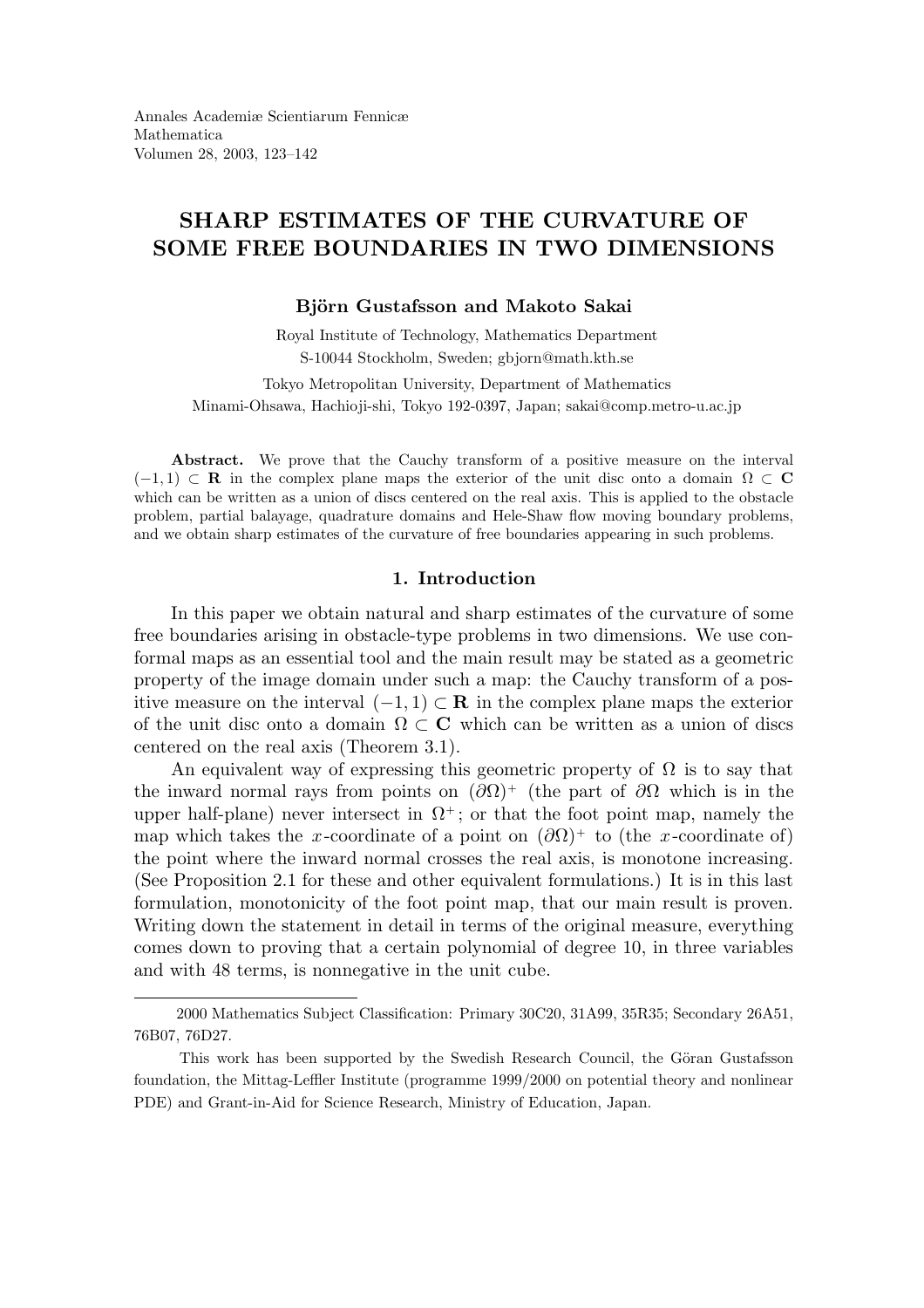This result for conformal maps with Cauchy transforms is interesting in itself, but for us it is mainly a tool. Using it we show (in Section 4) that, for the obstacle problem in its simplest form (concerning a continuously differentiable function u ≥ 0 satisfying  $\Delta u = 1$  in  $\{u > 0\}$ , any part of the free boundary  $\partial \{u > 0\}$ which can be cut off by a straight line is an envelope of circles centered on the line (Theorem 4.1). Thus we get a natural estimate, in one direction, of the curvature of the free boundary.

Some related applications concern partial balayage, quadrature domains and Hele-Shaw flow moving boundary problems, see Sections 5 and 6. For these applications the main result can be amplified to a global statement. If  $\mu$  is a positive measure with compact support in  $C$  and  $K$  denotes the convex hull of the support, then if  $\mu$  is swept out to Lebesgue measure (partial balayage), the set  $\Omega$  where Lebesgue measure really is attained can be written as a union of discs centered on  $\Omega \cap K$ . And the inward normals from points on  $\partial \Omega \setminus K$  do not intersect in  $\Omega \setminus K$ (Theorem 5.5).

In particular these properties hold if  $\Omega$  is a quadrature domain for subharmonic functions for  $\mu$  (Corollary 5.6). Similarly, considering Hele-Shaw flow evolution  $\{\Omega_t : t > 0\}$  of an initial fluid domain  $\Omega_0$ , the evolution being caused by sources in  $\Omega_0$ , if K denotes the closed convex hull of  $\Omega_0$ , then  $\Omega_t$  can be expressed as a union of discs with centers on  $\Omega_t \cap K$ . In addition, the inward normals from points on  $\partial \Omega_t \setminus K$  do not intersect in  $\Omega_t \setminus K$  (Theorem 6.1).

## List of notation:

 $\widehat{\mathbf{C}} = \mathbf{C} \cup \{\infty\};$  $D = \{z \in \mathbf{C} : |z| < 1\};\$  $D^e = \{z \in \mathbf{C} : |z| > 1\} \cup \{\infty\};$  $B(a, r) = \{z \in \mathbb{C} : |z - a| < r\}$  (we use  $\mathbb{D} = B(0, 1)$  in complex analytic contexts);  $m =$  Lebesgue measure in C;  $p(x)$ ,  $p(z)$ : foot point map, see Proposition 2.1 and after Proposition 5.4;  $N_x$ ,  $N_z$ : normal segments, see Proposition 2.1 and after Proposition 5.4;  $\Omega^+ = \{x+iy \in \Omega : y > 0\}$  if  $\Omega \subset \mathbf{C}$ ;  $\Omega^- = \{x + iy \in \Omega : y < 0\}$  if  $\Omega \subset \mathbf{C}$ ;  $\Delta =$  Laplace operator  $=$  $\partial^2$  $\frac{6}{\partial x^2}$  +  $\partial^2$  $\frac{\partial}{\partial y^2} = 4$  $\partial^2$ ∂z∂z ;  $U^{\mu}(z) = \frac{1}{2}$  $2\pi$  $\int \log \frac{1}{16}$  $|\zeta - z|$  $d\mu(\zeta) =$  the logaritmic potential of a measure  $\mu$ ; Bal $(\mu, m)$  = partial balayage of  $\mu$  onto m, see Section 5;  $\Omega(\mu)$ : the saturated set for partial balayage, see (5.1);  $SL<sup>1</sup>(\Omega)$  = the set of subharmonic functions in  $\Omega$  which are integrable with respect to Lebesgue measure;  $Q(\mu, \mathrm{SL}^1)$ : set of quadrature domains, see Section 5.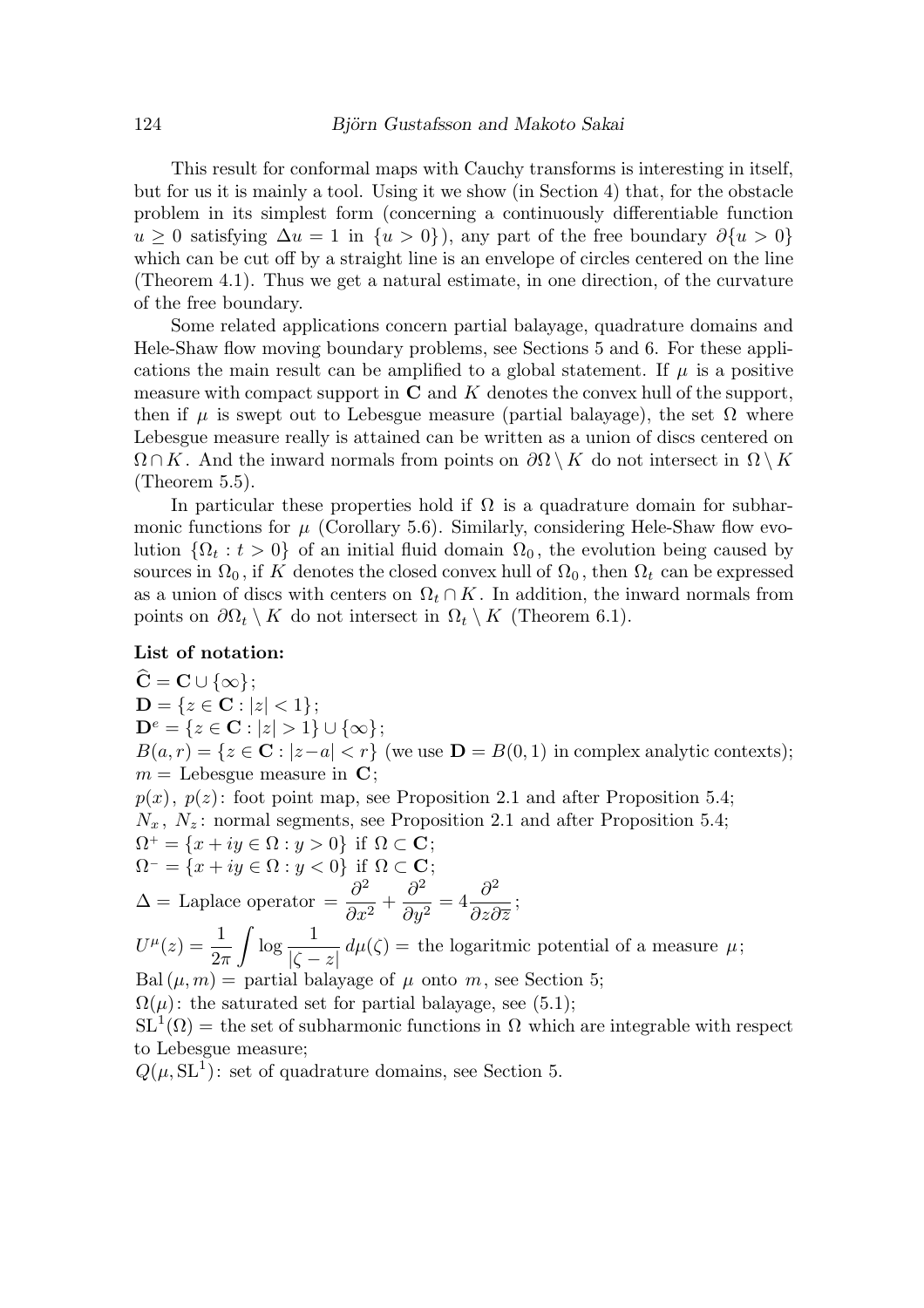## 2. Specific domains symmetric about the real axis

We formulate here in a number of different ways the statement that a domain symmetric about the real axis is a union of discs centered on the axis. The result is (to most parts) completely elementary and we state it because it will be useful to have several different points of view at hand when discussing geometry of free boundaries.

Proposition 2.1. Let g be a positive, twice continuously differentiable function defined on an open bounded interval  $I \subset \mathbf{R}$  and assume that  $g(x) \to 0$  as  $x \to \partial I$  (the boundary as a subset of **R**). Let

$$
\Omega = \{x + iy : x \in I, \ |y| < g(x)\},
$$
\n
$$
\Omega^+ = \{x + iy : x \in I, 0 < y < g(x)\},
$$
\n
$$
(\partial \Omega)^+ = \partial \Omega \cap \{y > 0\}.
$$

For  $x \in I$ , let  $p(x)$  denote the foot point of the normal of  $\partial\Omega$  at  $z = x + ig(x) \in$  $(\partial \Omega)^+$ , i.e., the point of intersection of the normal with the real line:

$$
p(x) = x + g(x)g'(x).
$$

Let  $N_x$  denote the open normal segment from  $x + iq(x)$  to  $p(x)$ :

$$
N_x = \{t(x+ig(x)) + (1-t)p(x) : 0 < t < 1\}.
$$

Then the following statements are equivalent.

(i) The function

$$
x \mapsto x^2 + g(x)^2,
$$

defined on  $I$ , is convex.

(ii) For every  $c = a + ib$  with  $a \in \mathbb{R}$ ,  $b > 0$ , the function

$$
x \mapsto (x-a)^2 + (g(x)-b)^2
$$

is convex (alternatively: strictly convex) on each x-interval on which  $q(x) > b$ .

(iii) 
$$
p'(x) \ge 0 \quad (x \in I).
$$

(iv) 
$$
\Omega = \bigcup_{x \in I} B(p(x), |x + ig(x) - p(x)|).
$$

(v) There exist radii  $r = r(x) > 0$  such that

$$
\Omega = \bigcup_{x \in I} B(x, r(x)).
$$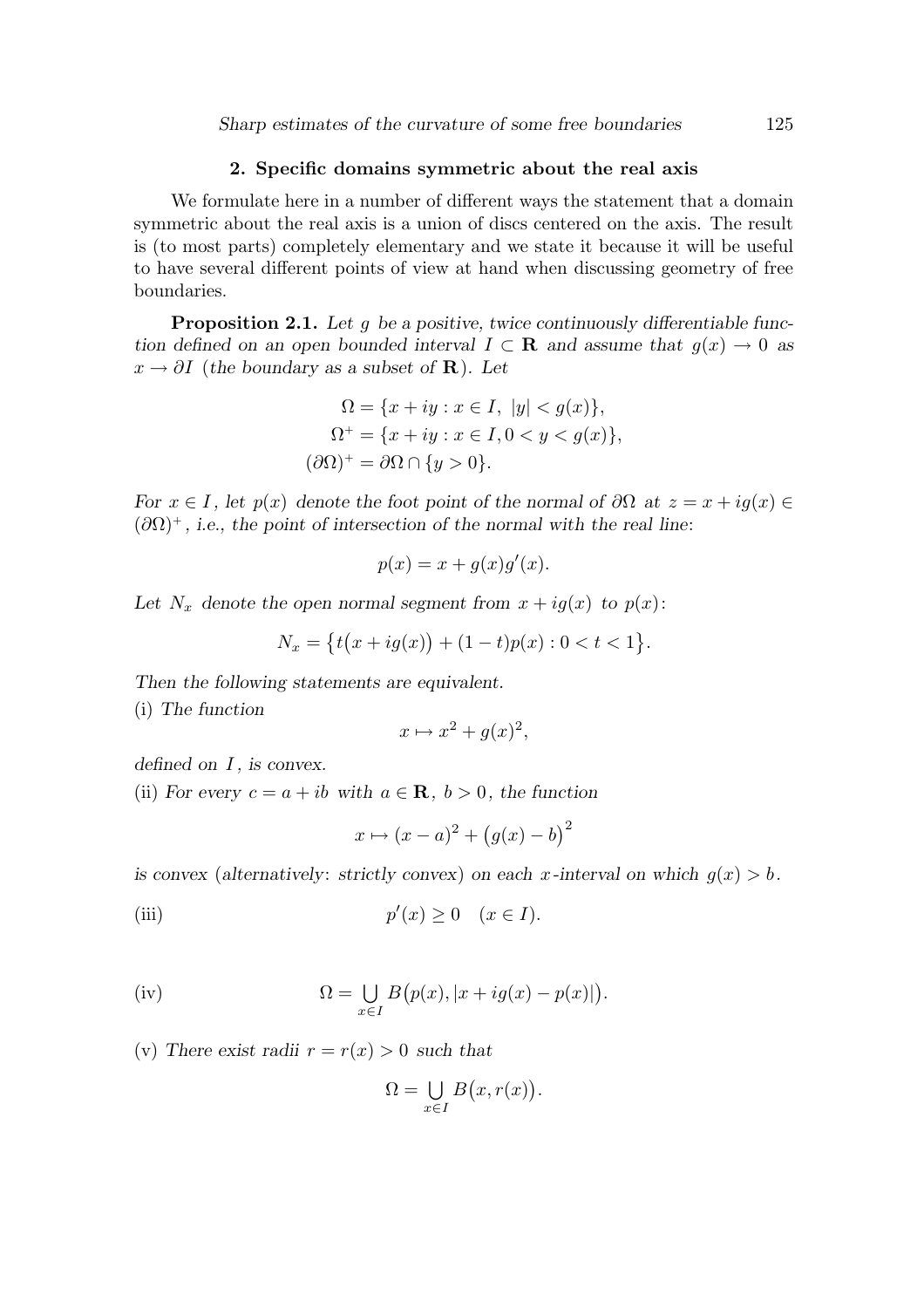$$
(vi) \t N_{x_1} \cap N_{x_2} = \emptyset \t for x_1 \neq x_2.
$$

(vii) For each  $z \in (\partial \Omega)^+$  the curvature radius of  $\partial \Omega$  at z is, in case the curvature has negative sign  $(g'' < 0)$ , at least as large as the distance from z to its foot point.

(viii) Every point in  $\Omega^+$  has a unique closest neighbour on  $(\partial \Omega)^+$ .

(ix) Every point on  $(\partial \Omega)^+$  is a closest point on  $\partial \Omega$  for some point on I.

**Notational remark.** We shall also write  $p(z)$  for  $p(x)$  and  $N_z$  for  $N_x$ , where  $z = x + ig(x)$ . Then, e.g., statement (iv) of the proposition can be written

$$
\Omega = \bigcup_{z \in (\partial \Omega)^+} B\big(p(z), |z - p(z)|\big).
$$

Proof. We begin with some general considerations. For  $c = a + ib$  with  $a \in \mathbf{R}$ ,  $b \geq 0$  let

$$
\Phi_c(x) = \frac{1}{2} \left[ (x-a)^2 + (g(x)-b)^2 \right],
$$

considered to be defined for those  $x \in I$  for which  $g(x) > b$ . Then  $\Phi_c$  is twice continuously differentiable with

$$
\Phi'_c(x) = x - a + (g(x) - b)g'(x),
$$
  
\n
$$
\Phi''_c(x) = 1 + g'(x)^2 + (g(x) - b)g''(x) = \Phi''_a(x) - bg''(x).
$$

We note that (taking  $b = 0$ )

$$
\Phi'_a(x) = p(x) - a
$$

for any  $a \in \mathbf{R}$ . In particular

$$
\Phi'_{p(a)}(a) = 0
$$

for  $a \in I$ , i.e., the map  $x \mapsto \Phi_{p(a)}(x)$  has a stationary point at  $x = a$ . Since  $\Phi_{p(a)}(x)$  is a monotone function of the distance from  $p(a)$  to  $x + ig(x)$  this stationary point is a (global) minimum if and only if

(2.2) 
$$
B\big(p(a), |a+ig(a)-p(a)|\big) \subset \Omega.
$$

For any point  $w \in \Omega^+$  there is at least one closest point z on  $\partial\Omega$ , and any such z is necessarily located on  $(\partial \Omega)^+$ . Then  $w \in N_z$  and, in particular,  $w \in B(p(z), |z-p(z)|)$ . Note that  $N_z$  is one of the radii in  $B(p(z), |z-p(z)|)$ . It follows that

(2.3) 
$$
\Omega^+ \subset \bigcup_{z \in (\partial \Omega)^+} N_z \subset \bigcup_{z \in (\partial \Omega)^+} B(p(z), |z - p(z)|).
$$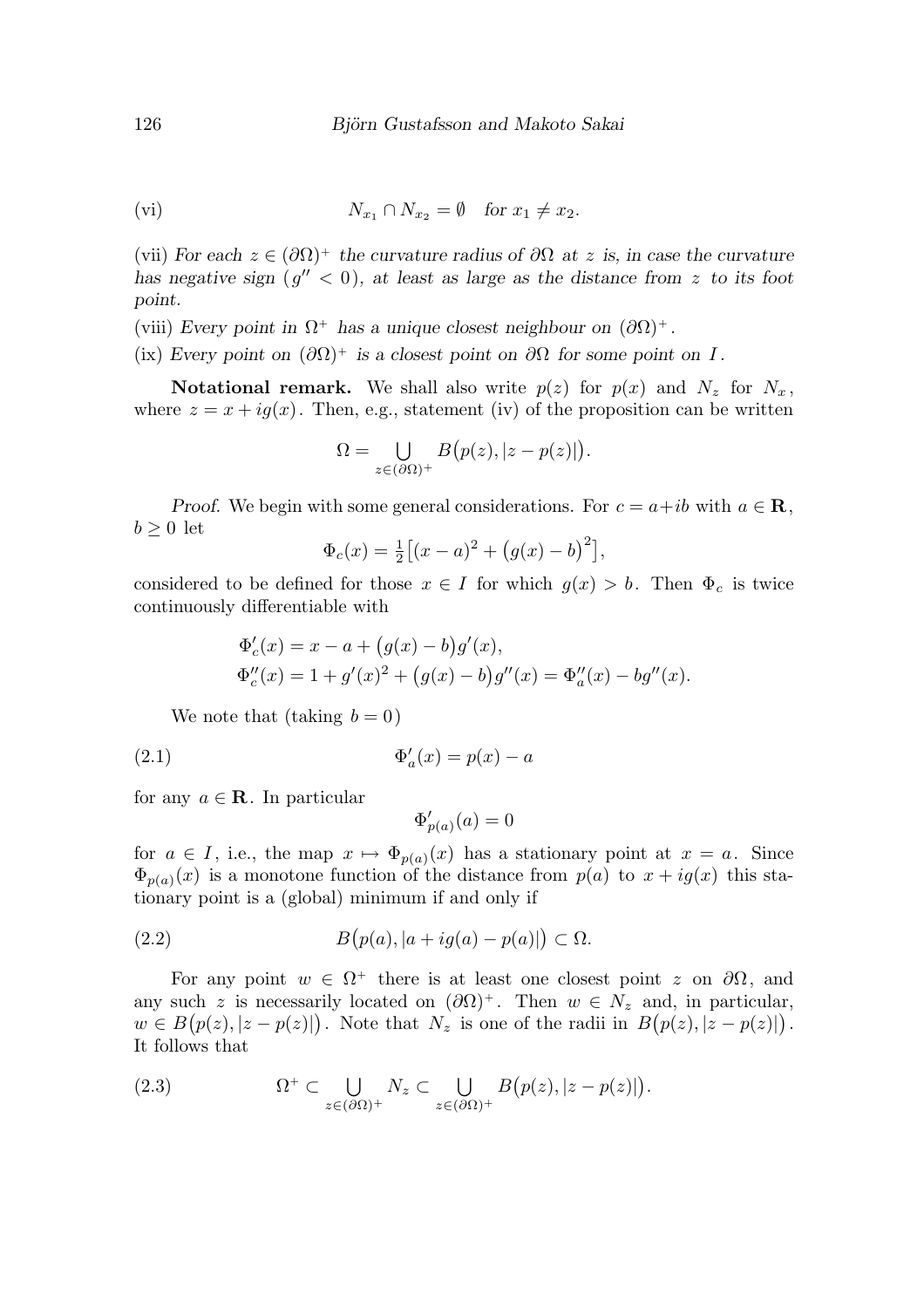Also:

(2.4) 
$$
\Omega \subset \bigcup_{z \in (\partial \Omega)^+} B(p(z), |z - p(z)|).
$$

Now we turn to the statements of the proposition.

(i)  $\Rightarrow$  (ii): This is seen from the formula for  $\Phi''_c(x)$  above: if  $c = a + ib$ ,  $b > 0$  and  $\Phi_0''(x) \ge 0$  (hence  $\Phi_a''(x) \ge 0$ ), then  $\Phi_c''(x) > 0$  follows by reading off the first expression for  $\Phi''_c(x)$  in case  $g''(x) \geq 0$  (recall that  $g(x) > b$ ), the second expression in case  $g''(x) < 0$ .

(ii)  $\Rightarrow$  (i): Just let  $b \to 0$  in the second expression for  $\Phi''_c(x)$ .

(i)  $\Leftrightarrow$  (iii): This is clear from (2.1) with  $a = 0$ .

(iii)  $\Leftrightarrow$  (vii): The curvature of  $(\partial \Omega)^+$  at  $z = x + ig(x)$  is

$$
\frac{g''(x)}{(1+g'(x)^2)^{3/2}}
$$

and the curvature radius is one over that (taken to be  $+\infty$  if  $g''(x) = 0$ ). The center of curvature (the center of the circle which has the best fitting to  $\partial\Omega$  at z) is located somewhere along the normal of  $\partial\Omega$  at z (or at infinity, if  $g''(x) = 0$ ). It may be noticed that the assertion of (vii) is exactly that this center of curvature is not located on the segment  $N_x$ .

Now, the y-coordinate of the center of curvature is easily calculated to be

$$
g(x) + \frac{1 + g'(x)^2}{g''(x)} = \frac{p'(x)}{g''(x)}.
$$

If  $g''(x) \ge 0$  then  $p'(x) \ge 0$  holds automatically, and if  $g''(x) < 0$  then  $p'(x) \ge 0$ holds if and only if the above y-coordinate is  $\leq 0$ . From this (iii)  $\Leftrightarrow$  (vii) follows.

(i)  $\Rightarrow$  (iv): By (2.4) we only need to prove (2.2) for every  $a \in I$ . But when  $\Phi_0$  (equivalently  $\Phi_{p(a)}$ ) is convex then every stationary point of  $x \mapsto \Phi_{p(a)}(x)$ is a global minimum, hence the desired conclusion follows from what was said in connection with (2.2).

 $(iv) \Rightarrow (v)$ : If the representation in (iv) holds then we get a representation as in (v) by adding small discs  $B(x,r(x)) \subset \Omega$  for those  $x \in I$  which are not in the range of p. (Clearly p maps I into I when (iv) holds, but it need not be onto.)

 $(v) \Rightarrow (iv)$ : Let  $z \in (\partial \Omega)^+$ . Then, if  $(v)$  holds, there exist  $a_n \in I$  and  $z_n \in B(a_n, r(a_n))$  such that  $z_n \to z$ . The smoothness of  $(\partial \Omega)^+$  and the inclusions  $B(a_n, r(a_n)) \subset \Omega$  force the convergences  $a_n \to p(z)$  and  $r(a_n) \to |z - p(z)|$  and it follows that  $B(p(z), |z-p(z)|) \subset \Omega$ . Now (iv) follows from (2.4).

(iv)  $\Leftrightarrow$  (ix): Note that  $z \in (\partial \Omega)^+$  is a closest point of  $a \in I$  if and only if  $a = p(z)$  and  $B(p(z), |p(z) - z|) \subset \Omega$ . Thus a is determined by z and it follows immediately (in view also of (2.4)) that all  $z \in (\partial \Omega)^+$  are such closest points if and only if (iv) holds.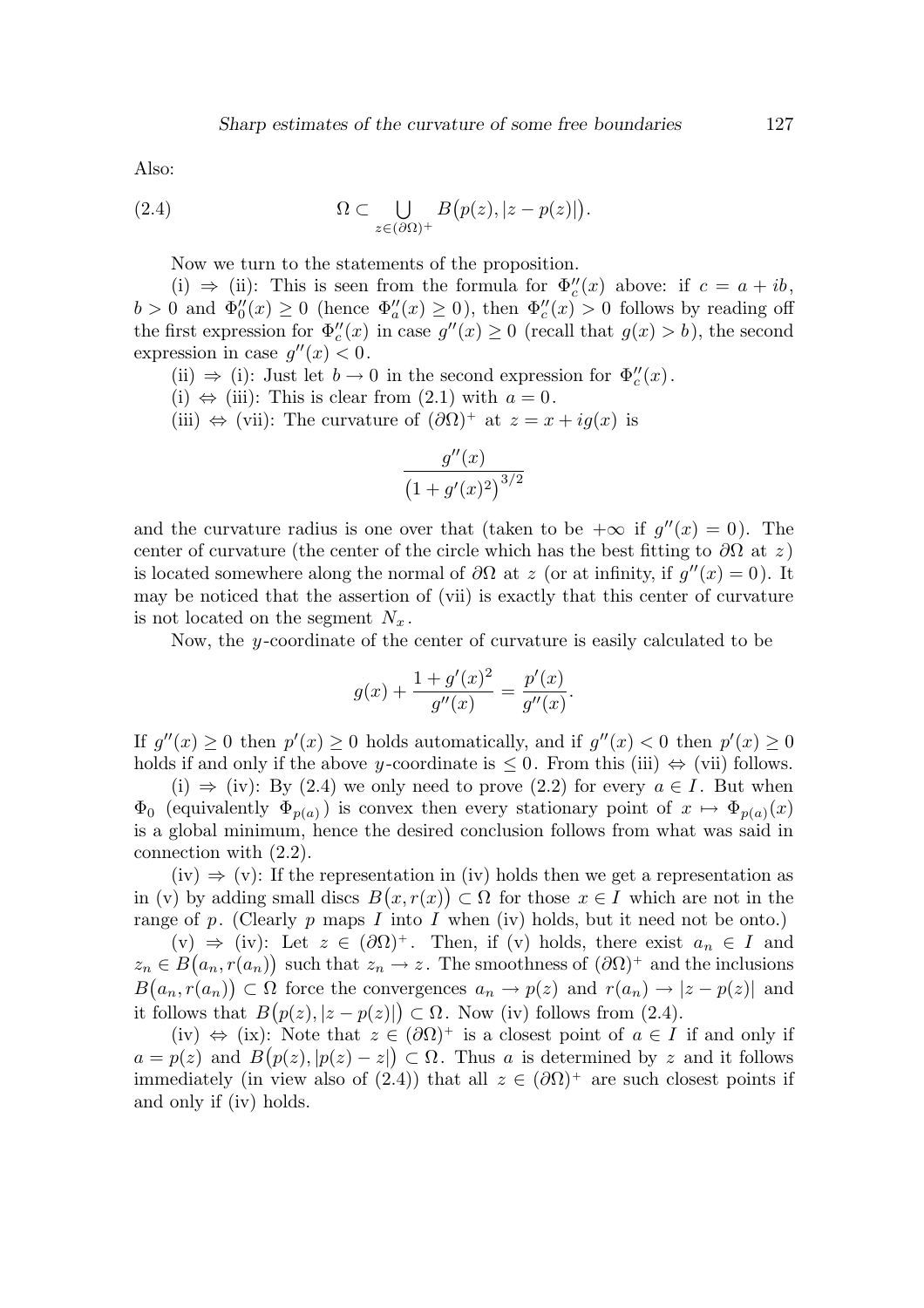(iv)  $\Rightarrow$  (vi): Assume  $w \in N_{z_1} \cap N_{z_2}$  for some  $z_1, z_2 \in (\partial \Omega)^+, z_1 \neq z_2$ . Without loss of generality  $|z_1 - w| \leq |z_2 - w|$ . Then  $z_1 \in \overline{B(w, |z_2 - w|)}$  and it follows that  $z_1 \in B(p(z_2), |z_2 - p(z_2)|)$ , which contradicts (iv) since  $z_1 \notin \Omega$ .

 $(vi) \Rightarrow (viii)$ : If  $w \in \Omega^+$  has two closest neighbours  $z_1, z_2 \in (\partial \Omega)^+$  then  $w \in N_{z_1} \cap N_{z_2}$ .

(viii)  $\Rightarrow$  (ii): This conclusion is somewhat analogous to [7, Theorem 2.1.30] (attributed to Motzkin) and it is slightly more tricky than the other ones.

Assume that (ii) fails and we shall produce a point  $c \in \Omega^+$  with at least two closest neighbours on  $(\partial \Omega)^+$ . By assumption there exists  $b > 0$  and an open interval  $J \subset I$  on which  $g(x) > b$  and such that  $\Phi_{ib}(x)$  is not convex on J. We may assume that J is maximal, so that  $g(x) = b$  for  $x \in \partial J$ .

By definition of  $\Phi_{ih}$ 

(2.5) 
$$
\Phi_{ib}(x) \ge \frac{1}{2}x^2 \quad \text{for } x \in J \cup \partial J
$$

with equality for  $x \in \partial J$ . Let  $\Psi(x)$  be the largest convex function on  $J \cup \partial J$ satisfying  $\Psi(x) \leq \Phi_{ib}(x)$  on  $J \cup \partial J$ . It follows from (2.5) and the fact that  $\frac{1}{2}x^2$ is convex that

$$
\frac{1}{2}x^2 \le \Psi(x) \le \Phi_{ib}(x) \quad \text{for } x \in J \cup \partial J.
$$

Since  $\Phi_{ib}(x)$  is not convex in J we have  $\Psi(x) < \Phi_{ib}(x)$  on some subinterval  $(x_1, x_2) \subset J$ , which we take to be maximal with this property. In the interior  $(x_1, x_2)$  we have  $\Psi''(x) = 0$ , otherwise  $\Psi$  could have been made larger. At the end points  $\Psi(x_i) = \Phi_{ib}(x_i)$   $(j = 1, 2)$  because  $(x_1, x_2)$  is maximal. It follows that  $\Psi(x)$  is linear (affine) on  $[x_1, x_2]$ , say

$$
\Psi(x) = ax + k \qquad (x_1 \le x \le x_2).
$$

Then  $ax + k \leq \Psi(x)$  on  $J \cup \partial J$ , in particular,

$$
ax + k \leq \Phi_{ib}(x) \quad \text{for } x \in J \cup \partial J
$$

with equality attained at least for the two points  $x_1$  and  $x_2$ .

Now we take

$$
c = a + ib.
$$

Then, by the above,

(2.6) 
$$
\Phi_c(x) = \Phi_{ib}(x) - ax + \frac{1}{2}a^2 \ge \frac{1}{2}(2k + a^2) \text{ for } x \in J \cup \partial J
$$

with equality for  $x = x_1, x_2$ .

We shall see that  $2k + a^2 > 0$ . Since  $ax + k = \Psi(x) > \frac{1}{2}x^2$  in  $(x_1, x_2)$ , the line  $y = ax + k$  and the quadratic curve  $y = \frac{1}{2}x^2$  intersect at ty  $\frac{1}{2}x^2$  intersect at two points (exactly).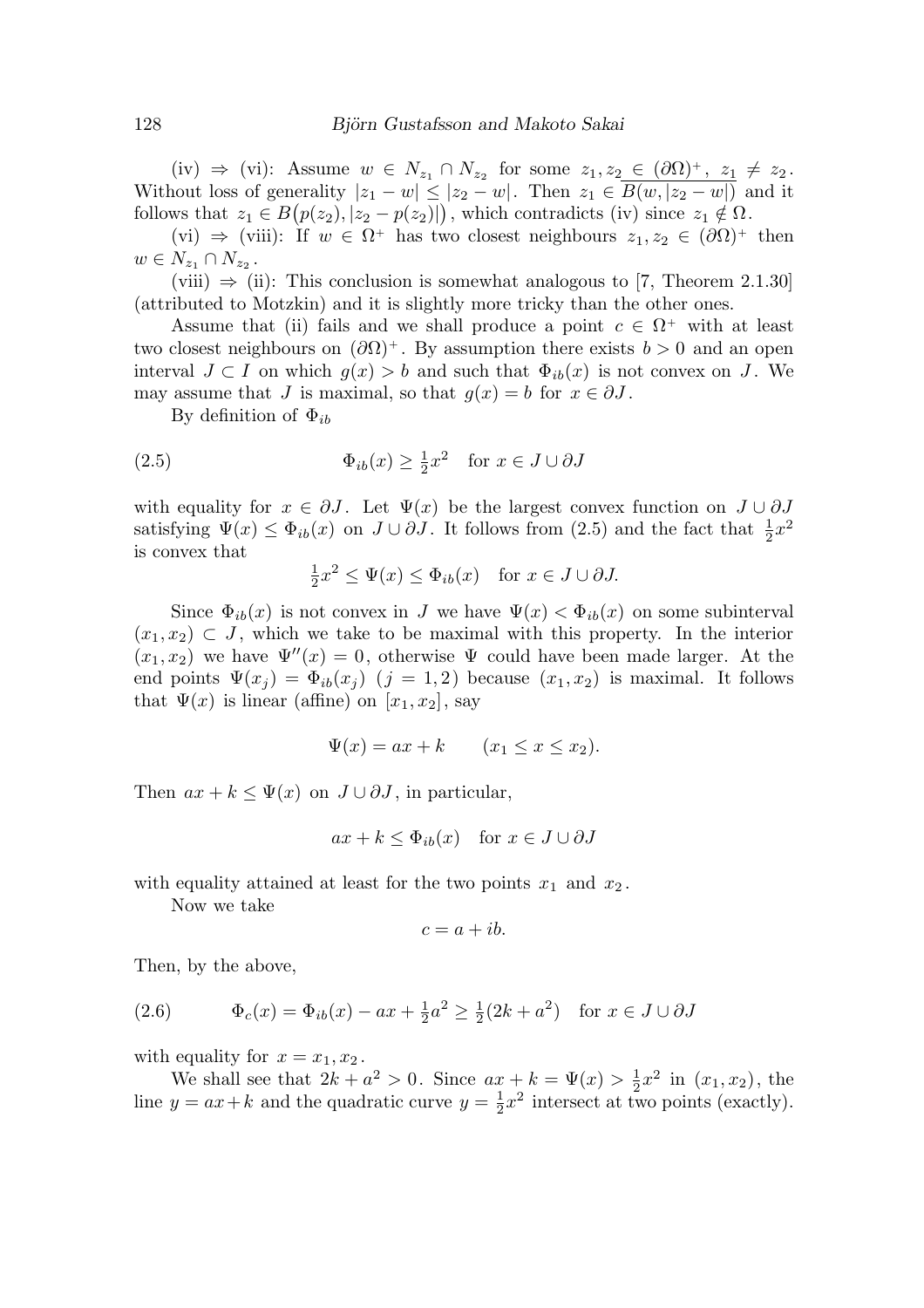Let  $q+\frac{1}{2}$  $\frac{1}{2}iq^2$  be one of them, satisfying  $q \neq 0$ . Then  $a = (q^2/2 - k)/q = q/2 - k/q$ , and so

$$
2k + a^{2} = 2k + \left(\frac{q}{2} - \frac{k}{q}\right)^{2} = \left(\frac{q}{2} + \frac{k}{q}\right)^{2} \ge 0.
$$

If  $2k + a^2 = 0$ , then  $k = -\frac{1}{2}$  $\frac{1}{2}q^2$ . This means that  $y = ax + k$  has a point of tangency with  $y = \frac{1}{2}$  $\frac{1}{2}x^2$  at  $q + \frac{1}{2}$  $\frac{1}{2}iq^2$ , contradicting  $ax + k > \frac{1}{2}$  $\frac{1}{2}x^2$  in  $(x_1, x_2)$ . Hence  $2k + a^2 > 0$ .

By definition of  $\Phi_c(x)$ , (2.6) means that  $z \notin B(c, \sqrt{2k + a^2})$  for all  $z =$  $x + ig(x) \in (\partial \Omega)^+$  with  $x \in J \cup \partial J$  and that  $z_j = x_j + ig(x_j) \in \partial B(c, \sqrt{2k + a^2})$ for  $j = 1, 2$ . In particular  $a \in J$  and so  $c \in \Omega^+$ . Since  $x+ib \notin B(c, \sqrt{2k+a^2})$  for  $x \in \partial J$ , it also follows that  $z \notin B(c, \sqrt{2k + a^2})$  for those  $z = x + ig(x) \in (\partial \Omega)^+$ for which  $x \notin J$ . Thus c is a point with at least two closest neighbours on  $(\partial \Omega)^+$ , namely  $z_j = x_j + ig(x_j) \in (\partial \Omega)^+$ , as required.  $\Box$ 

### 3. The main result in terms of conformal mappings

The following is our main result.

**Theorem 3.1.** Let  $\mu$  be a positive measure on the interval  $(-1, 1)$  satisfying  $\int d\mu > 0$  and

(3.1) 
$$
\int_{-1}^{1} \frac{d\mu(t)}{1 - t^2} < \infty,
$$

and define

$$
f(w) = \int_{-1}^{1} \frac{d\mu(t)}{t - w}.
$$

Then f is univalent on  $\mathbf{D}^e$  and maps  $\mathbf{D}^e$  onto a bounded domain  $\Omega$  which satisfies the assumptions (with g real analytic) and equivalent conditions in Proposition 2.1. For example, the foot point map  $p(x)$  of  $(\partial \Omega)^+$  is monotone increasing and  $\Omega$  can be written as a union of discs centered on  $\mathbf{R}$ :

$$
\Omega = \bigcup_{x \in I} B(x, r(x))
$$

for suitable  $r(x) > 0$  ( $I = \Omega \cap \mathbf{R}$ ).

If  $\mu$  is not a point mass then  $p'(x) > 0$  and  $B(p(x), |x + ig(x) - p(x)|) \subset$  $\Omega \cup \{x + ig(x)\}\$ for every  $x \in I$ . (If  $\mu$  is a point mass then  $\Omega$  is a disc and  $p(x)$ is constant, namely equal to the center of the disc.)

**Remark.** Via an inversion in  $\partial$ **D** the result may equally well be stated for a function defined in the unit disc:

$$
h(w) = \int_{-1}^{1} \frac{w \, d\mu(t)}{1 - tw}
$$

maps **D** conformally onto a domain  $\Omega$  having the properties in Proposition 2.1.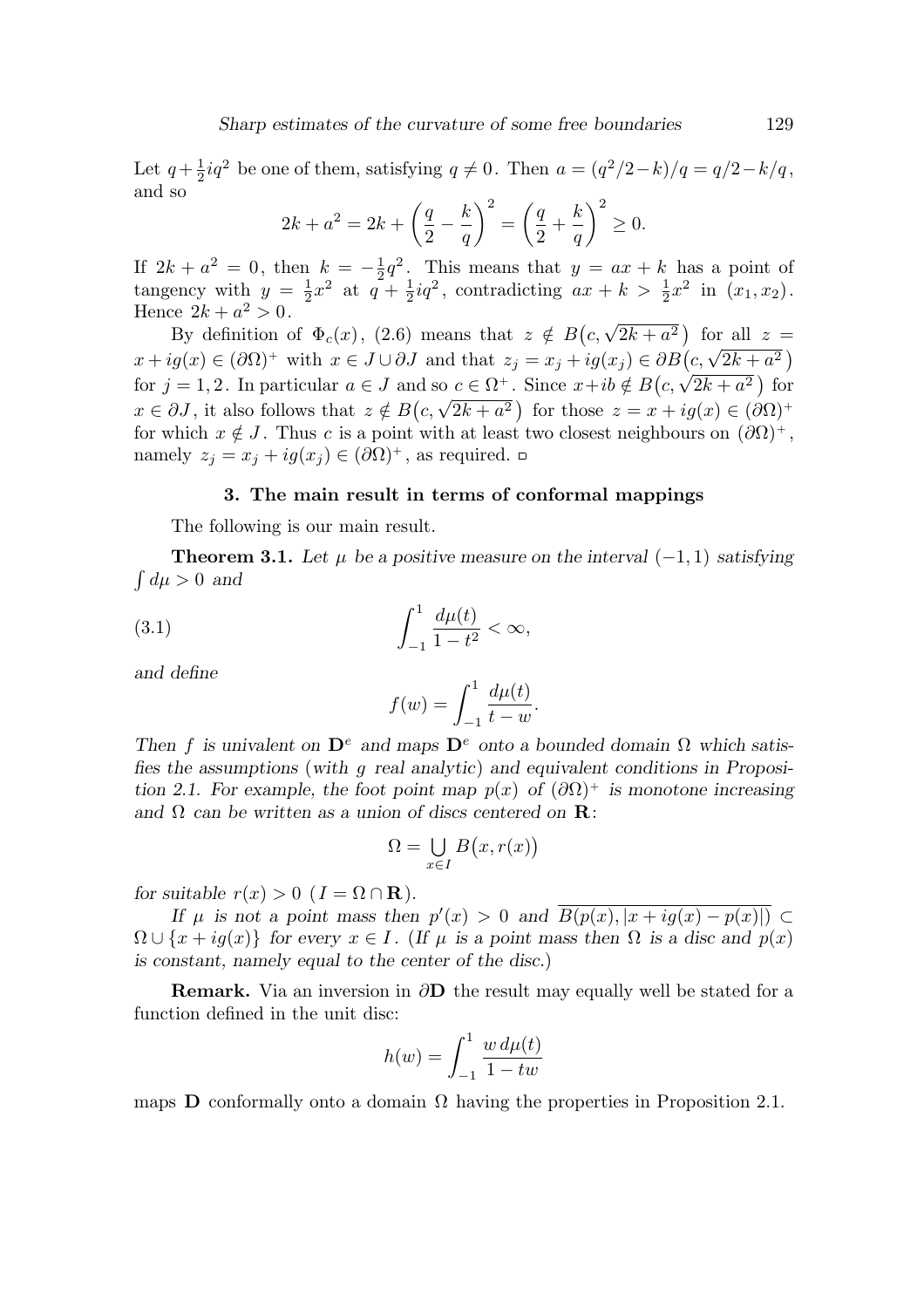Proof. An application of the argument principle shows that  $f$  is univalent in  $\{|w| > 1 + \varepsilon\}$  for every  $\varepsilon > 0$ , hence f is univalent in  $\mathbf{D}^e$ . Assumption (3.1) implies that  $\Omega = f(\mathbf{D}^e)$  is a bounded domain, and it is clearly also symmetric about the real axis.

We shall study f on  $(\partial \mathbf{D})^+$ , which is mapped onto  $(\partial \Omega)^+$  but with a reversion of the orientation since f maps what is outside  $\partial$ **D** to what is inside  $\partial\Omega$ . With  $w=e^{i\theta}$ ,  $0<\theta<\pi$ , we have

$$
\operatorname{Re}\frac{d}{d\theta}f(e^{i\theta}) = \operatorname{Re}\left[iwf'(w)\right] = -\operatorname{Im}\int_{-1}^{1}\frac{e^{i\theta} d\mu(t)}{(t - e^{i\theta})^2} = \int_{-1}^{1}\frac{(1 - t^2)\sin\theta}{|t - e^{i\theta}|^4} d\mu(t).
$$

Since  $\int d\mu > 0$  it follows that

(3.2) 
$$
\operatorname{Re} \frac{d}{d\theta} f(e^{i\theta}) > 0
$$

for  $0 < \theta < \pi$ .

This again implies the univalency of  $f$ . Moreover it shows that the tangent of  $(\partial \Omega)^+$  is never vertical, that  $(\partial \Omega)^+$  is a graph of a function g as in Proposition 2.1 and that the foot point map  $p$  exists. Since  $f$  is analytic in the entire upper halfplane, g is real analytic.

We now relate p to f and  $\mu$ . We write

$$
z = x + iy = f(w)
$$
 and  $w = u + iv$ .

For  $z \in (\partial \Omega)^+$  we have  $w = e^{i\theta}$  with  $0 < \theta < \pi$ . We may then consider x, y, p etc. as functions of  $\theta$  and we shall write  $x_{\theta}$ ,  $y_{\theta}$ ,  $p_{\theta}$  etc. for the derivatives with respect to  $\theta$ .

Our aim is to prove that the equivalent conditions in Proposition 2.1 hold by proving the third one:  $p'(x) \geq 0$   $(x \in I)$ . Since we saw above (3.2) that  $x_{\theta} > 0$ this condition can be written

(3.3) 
$$
x_{\theta}^2 p_{\theta} \ge 0 \quad \text{for } 0 < \theta < \pi
$$

(to be proved). It is well known that D can be mapped conformally onto itself by a Möbius transformation which preserves the real axis and takes any point on  $(\partial \mathbf{D})^+$  onto any prescribed point on  $(\partial \mathbf{D})^+$ . For this reason it is enough to prove (3.3) for one single value of  $\theta$ , for example for  $\theta = \frac{1}{2}$  $\frac{1}{2}\pi$ . This argument will be made more precise in Lemma 3.2 stated after the proof.

From

$$
p(x) = x + \frac{dy}{dx}y = x + \frac{y_\theta}{x_\theta}y
$$

we get

$$
x_{\theta}^{2}p_{\theta} = x_{\theta}(x_{\theta}^{2} + y_{\theta}^{2}) + y(x_{\theta}y_{\theta\theta} - x_{\theta\theta}y_{\theta}).
$$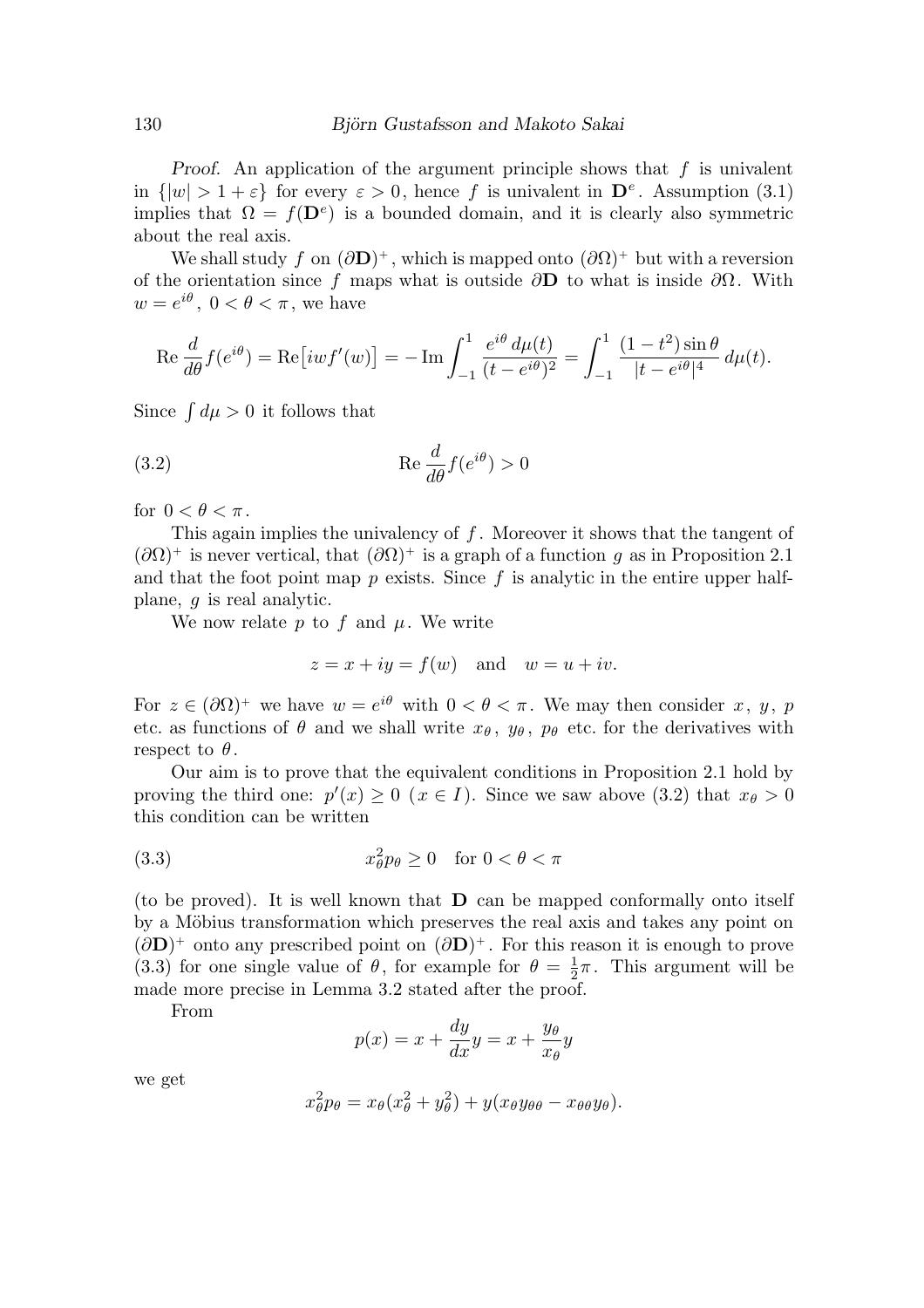Denoting derivatives with respect to w by prime we have  $x_{\theta} + iy_{\theta} = z_{\theta} = z' \cdot iw$ ,  $x_{\theta\theta} + iy_{\theta\theta} = (z' \cdot iw)' \cdot iw = -(z''w^2 + z'w)$ . Using  $w\overline{w} = 1$  we obtain

$$
x_{\theta}^2 p_{\theta} = \text{Re}(iwz') \cdot |wz'|^2 + \text{Im } z \cdot \text{Im}[(iwz')\overline{(w^2z'' + wz')}]
$$
  
= Im(z - wz') \cdot |z'|^2 + Im z \cdot \text{Re}(z'wz'').

Inserting here

$$
z = \int \frac{d\mu(a)}{a - w}, \quad z' = \int \frac{d\mu(a)}{(a - w)^2}, \quad z' \overline{wz''} = \int \frac{d\mu(b)}{(b - w)^2} \cdot \int \frac{2\overline{w} d\mu(c)}{(c - \overline{w})^3}
$$

gives

$$
x_{\theta}^{2}p_{\theta} = \text{Im}\int \frac{a-2w}{(a-w)^{2}} d\mu(a) \cdot \text{Re}\left(\int \frac{d\mu(b)}{(b-w)^{2}} \cdot \int \frac{d\mu(c)}{(c-\overline{w})^{2}}\right)
$$

$$
+ \text{Im}\int \frac{d\mu(a)}{a-w} \cdot \text{Re}\left(\int \frac{d\mu(b)}{(b-w)^{2}} \cdot \int \frac{2\overline{w}d\mu(c)}{(c-\overline{w})^{3}}\right)
$$

$$
= \iiint \left[\text{Im}\frac{a-2w}{(a-w)^{2}} \cdot \text{Re}\frac{1}{(b-w)^{2}(c-\overline{w})^{2}}\right]
$$

$$
+ \text{Im}\frac{1}{a-w} \cdot \text{Re}\frac{2\overline{w}}{(b-w)^{2}(c-\overline{w})^{3}}\right] d\mu(a) d\mu(b) d\mu(c).
$$

We write the last integrand as

$$
\frac{v}{|w-a|^6|w-b|^6|w-c|^6} \cdot \left[|w-a|^2|w-b|^2|w-c|^2(1-au)\operatorname{Re}((\overline{w}-b)^2(w-c)^2) - |w-a|^4|w-b|^2\operatorname{Re}(\overline{w}(\overline{w}-b)^2(w-c)^3)\right]
$$

$$
= \frac{v}{|w-a|^6|w-b|^6|w-c|^6} \cdot P(u;a,b,c).
$$

Here  $P(u; a, b, c)$  is a polynomial with real coefficients. Indeed, the expression defining  $P$  is a polynomial in  $w, \overline{w}, a, b$  and  $c$  which is invariant under conjugation  $w \mapsto \overline{w}$  and which takes only real values. Hence, as a polynomial in u, v (and a, b, c) only even powers of v occur, and since  $u^2 + v^2 = 1$  we get a polynomial in  $u$  when  $v$  is eliminated.

It is natural to symmetrize  $P$  in the variables  $a, b, c$  into

$$
Q(u; a, b, c) = \frac{1}{6} \Big[ P(u; a, b, c) + P(u; a, c, b) + P(u; b, a, c) + P(u; b, c, a) + P(u; c, a, b) + P(u; c, b, a) \Big].
$$

This gives us

$$
x_{\theta}^{2}p_{\theta} = \iiint \frac{vQ(u;a,b,c)}{|w-a|^{6}|w-b|^{6}|w-c|^{6}} d\mu(a) d\mu(b) d\mu(c).
$$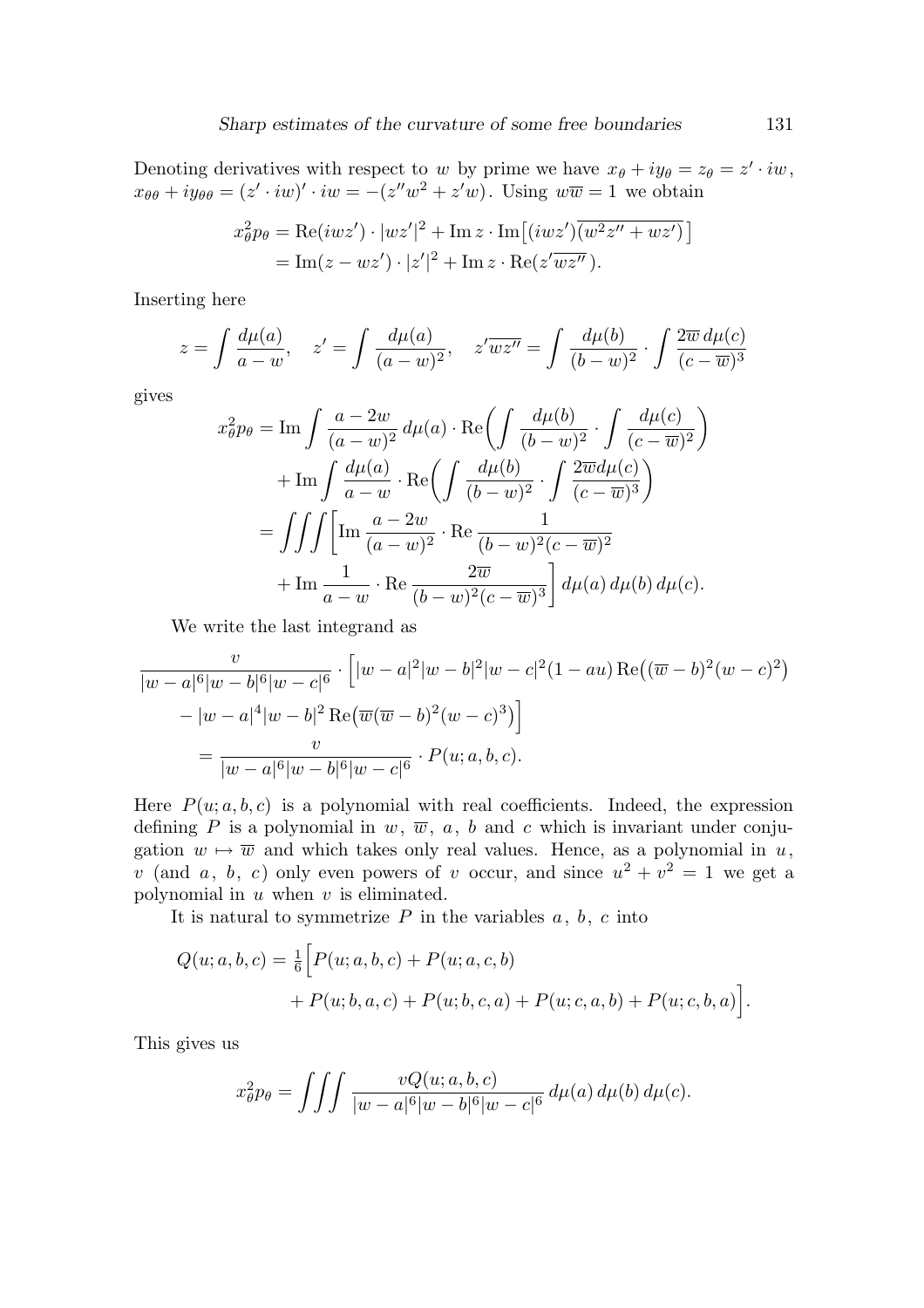It is difficult to write down  $Q(u; a, b, c)$  explicitly because of its size. Using e.g. Mathematica one finds that it is a polynomial in  $u, a, b$  and c of degree 5 in  $u$ and of degree 4 in each of  $a, b$ , and  $c$ , and that it has in total 232 terms.

However, as remarked above, it is enough to prove (3.3) for  $\theta = \frac{1}{2}$  $\frac{1}{2}\pi$ , i.e. for  $w = u + iv = i$ , and this reduces the complexity considerably. The polynomial  $Q(0; a, b, c)$  is of total degree 10 and of degree 4 in each of a, b and c. It has 48 terms. We shall prove that it is nonnegative for  $a, b, c \in [-1, 1]$ , which will imply (3.3).

A lengthy but straightforward calculation shows that  $Q(0; a, b, c)$  can be written explicitly as

$$
Q(0; a, b, c) = \frac{4}{3}R(a, b, c) + \frac{32}{3}S(a, b, c),
$$

where

$$
R(a, b, c) = (1 - a2)(1 - b2)(1 - c2)[(a - b)2(1 + c2) + (b - c)2(1 + a2) + (c - a)2(1 + b2)]
$$

and

$$
S(a, b, c) = a2b2 + b2c2 + c2a2 + a3b3 + b3c3 + c3a3+ a2b3c3 + a3b2c3 + a3b3c2 - a2bc - ab2c - abc2- a4bc - ab4c - abc4 - a4b2c2 - a2b4c2 - a2b2c4.
$$

We see directly that  $R(a, b, c) \geq 0$ , and it remains to prove that  $S(a, b, c) \geq 0$ . For this we may assume that  $|a| \leq |b| \leq |c|$  and  $|c| > 0$ , because  $S(0, 0, 0) = 0$ . Set  $a = Ac$  and  $b = Bc$ . Then  $-1 \leq A \leq 1$ ,  $-1 \leq B \leq 1$  and

$$
S(a, b, c) = S(Ac, Bc, c) = c4T(A, B, c2),
$$

where T is a polynomial in A, B and  $c^2$ , which is of degree 2 in  $c^2$ . Set  $C = c^2$ . Then

$$
T(A, B, C) = A2 - AB + B2 - A2B - AB2 + A2B2
$$
  
+ (A<sup>3</sup> - AB + B<sup>3</sup> - A<sup>4</sup>B - AB<sup>4</sup> + A<sup>3</sup>B<sup>3</sup>)C  
- A<sup>2</sup>B<sup>2</sup>((1 - A)(1 - B) + (A - B)<sup>2</sup>)C<sup>2</sup>.

Since the coefficient of  $C^2$  is nonpositive, since

$$
T(A, B, -1) = (1 - A)(1 - B)(1 - AB)(A2 + B2) \ge 0
$$

and

$$
T(A, B, 1) = (1 + A)(1 + B)(1 - AB)(A - B)^{2} \ge 0
$$

it follows that  $T(A, B, C) \ge 0$  on  $[-1, 1]^3$ . This implies that  $x_\theta^2 p_\theta \ge 0$  for  $\theta = \frac{1}{2}$  $rac{1}{2}\pi$ and hence proves that the equivalent statements in Proposition 2.1 hold.

Suppose now  $x_{\theta}^2 p_{\theta} = 0$  for  $\theta = \frac{1}{2}$  $\frac{1}{2}\pi$ . Then  $Q(0; a, b, c) = 0$  a.e. with respect to  $\mu \times \mu \times \mu$ . But this implies  $R(a, b, c) = S(a, b, c) = 0$  a.e., and  $R(a, b, c) = 0$  holds at a point  $(a, b, c) \in (-1, 1)^3$  if and only if  $a = b = c$ . Hence  $Q(0; a, b, c) = 0$  a.e. implies that  $\mu$  is a point measure, as required.  $\Box$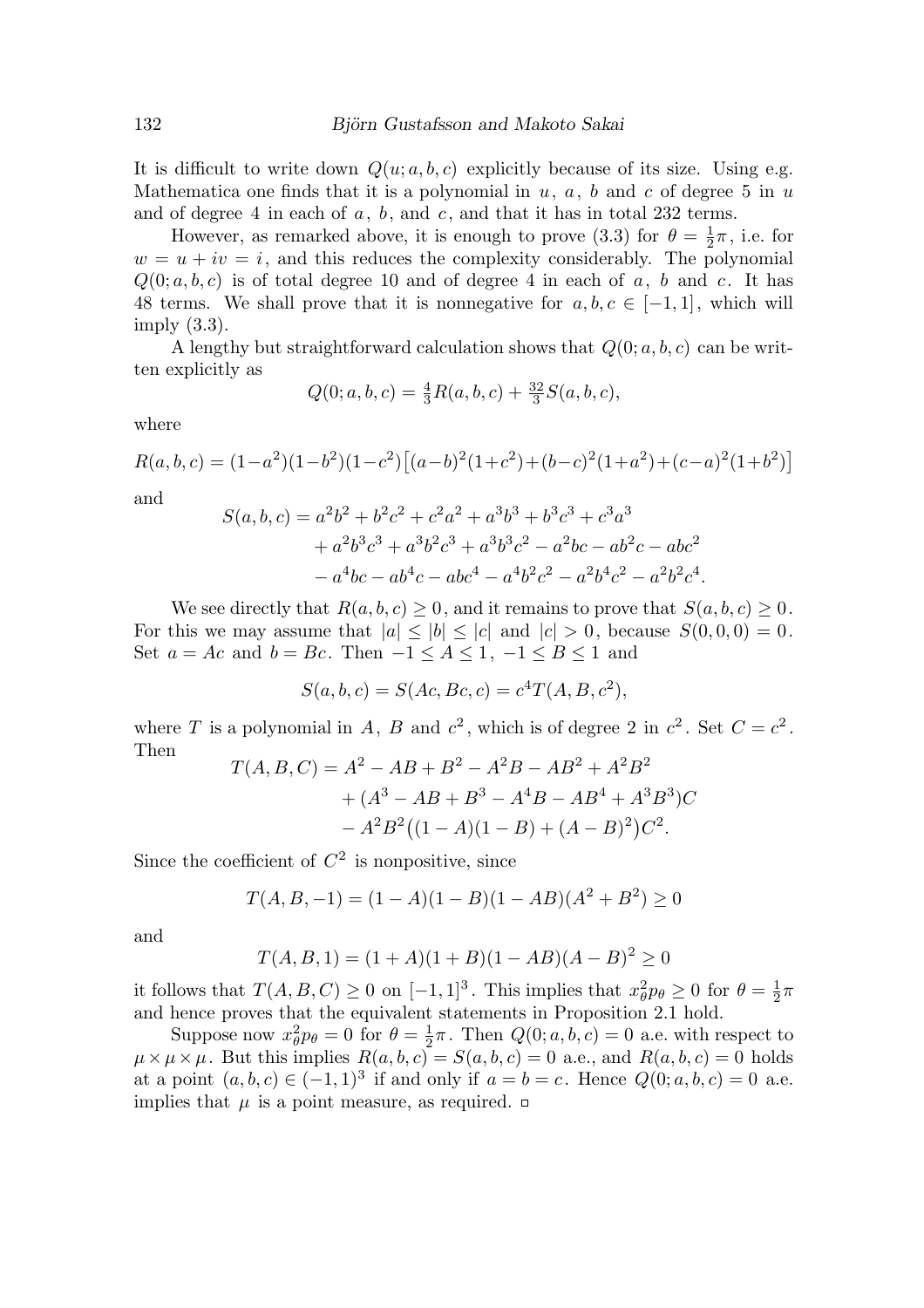The following lemma, which was used in the proof above, shows that in order to prove (3.3) for all  $0 < \theta < \pi$  it is enough to prove it for one single value of  $\theta$ , but then for all measures  $\mu$ .

Lemma 3.2. For  $l \in (-1,1)$  set

$$
L(w) = \frac{w - l}{1 - lw},
$$

a Möbius transformation which preserves the upper half-plane and the unit disc. Let  $\mu$  and M be positive measures on  $(-1, 1)$  related by  $dM(L(a)) = L'(a) d\mu(a)$ . Then with the variables w and W linked by  $W = L(w)$  we have the identity

$$
\int \frac{dM(A)}{A - W} = \int \frac{d\mu(a)}{a - w} + C,
$$

where C is a real constant.

Given any pair of points  $w_0, W_0 \in (\partial \mathbf{D})^+$  the parameter l can be chosen so that  $W_0 = L(w_0)$ , namely by taking  $l = (w_0 - W_0)/(1 - w_0W_0)$ .

Proof. A calculation shows that

$$
\frac{L'(a)}{L(a) - L(w)} = \frac{1}{a - w} + \frac{l}{1 - la}.
$$

Integrating this with respect to  $\mu$  gives

$$
\int \frac{L'(a) d\mu(a)}{L(a) - L(w)} = \int \frac{d\mu(a)}{a - w} + \int \frac{l d\mu(a)}{1 - la}
$$

and changing the variable of integration to  $A = L(a)$  in the first integral gives the desired formula.

## 4. Application to the free boundary for an obstacle problem

We shall here formulate our main result as an assertion about the local geometry of the free boundary for the obstacle problem in its simplest form. Some general references for this section are [3], [8] and [10]. Regularity questions for the free boundary are treated e.g. in [1], [12] and [13].

The obstacle problem can be stated as the problem of finding the smallest superharmonic function  $v$  satisfying suitable boundary conditions and passing a given obstacle, represented by a function  $\psi$ . Assuming that  $\psi$  satisfies  $\Delta \psi = -1$ , at least in a small disc B under consideration, the difference  $u = v - \psi$  will satisfy the following conditions within  $B$ :

$$
u \in C^1(B)
$$
,  $u \ge 0$  in B,  $\Delta u = \chi_{\Omega}$  in B,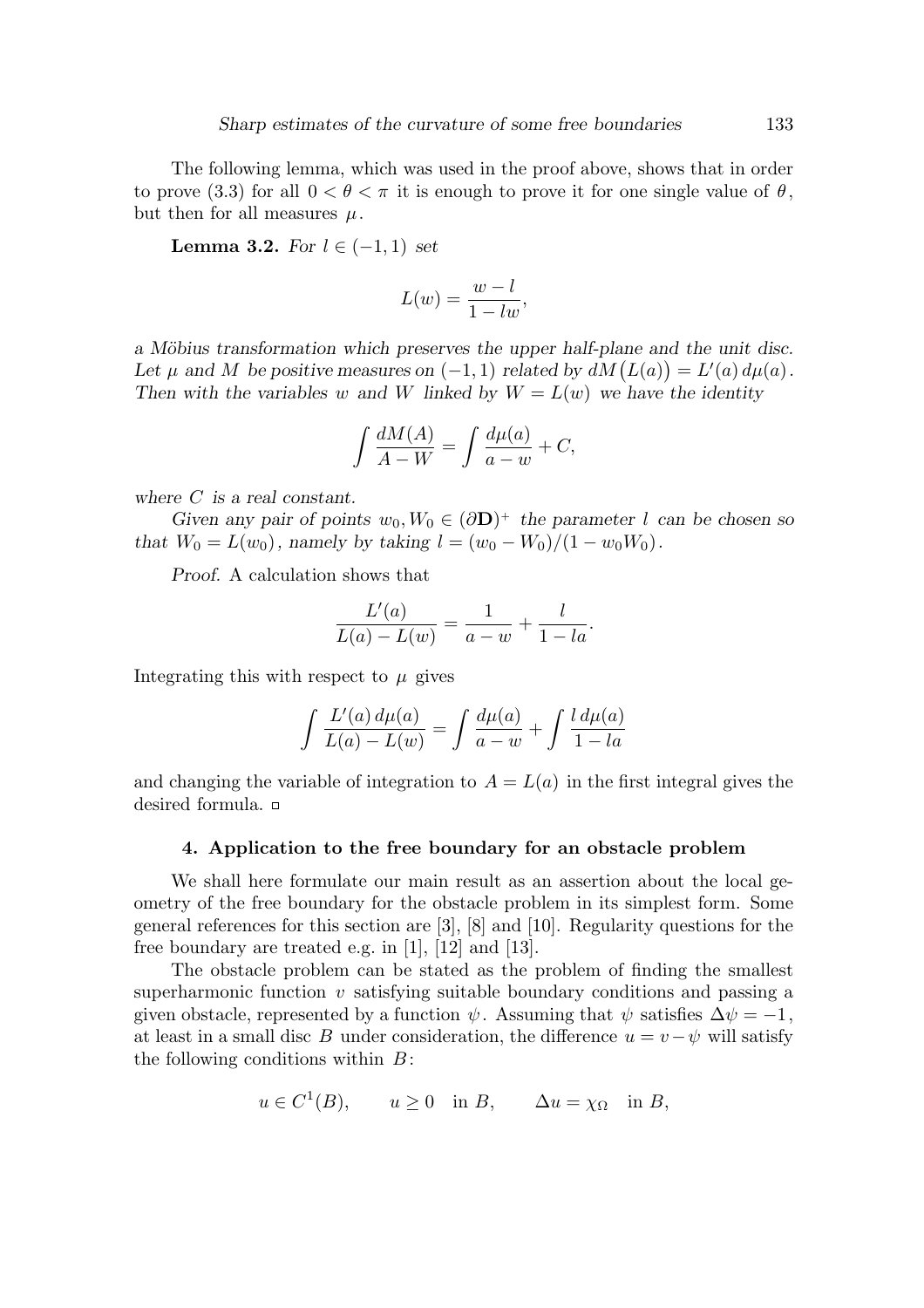where

$$
\Omega = \{ z \in B : u(z) > 0 \}
$$

is the subset of  $B$  where the solution goes free from the obstacle (the noncoincidence set).

By definition of  $Ω$ ,

$$
u = 0 \quad \text{on } B \setminus \Omega
$$

and, since this is the minimum value of  $u$ ,

$$
\nabla u = 0 \quad \text{on } B \setminus \Omega.
$$

The latter two equations mean that u, as a solution of the elliptic equation  $\Delta u = 1$ in  $\Omega$ , satisfies too many boundary conditions on  $\partial \Omega \cap B$ , which on the other hand is a free boundary (i.e., is not prescribed in advance).

For convenience we shall in the sequel take B to be centered at the origin.

**Theorem 4.1.** Assume that  $\Omega^+ = \{x+iy \in \Omega : y > 0\}$  is relatively compact in  $B = B(0,r)$ , where the obstacle satisfies  $\Delta \psi = -1$ . Let  $I = \Omega \cap \mathbf{R}$ , let  $(\Omega^+)^*$ denote the reflection of  $\Omega^+$  in **R** and let D be a component of  $\Omega^+ \cup I \cup (\Omega^+)^*$ .

Then D satisfies the assumptions (with g real analytic) and equivalent conditions in Proposition 2.1. In addition,  $(\Omega^+)^* \subset \Omega$ . In particular,

$$
\Omega^+ = \bigcup_{x \in I} B(x, r(x))^+ = \bigcup_{z \in (\partial \Omega)^+} B(p(z), |z - p(z)|)^+
$$

for some radii  $r(x) > 0$ , and

$$
\Omega^+ = \bigcup_{z \in (\partial \Omega)^+} N_z,
$$

where the normal segments  $N_z$  are disjoint (notation as in Proposition 2.1).

Proof. We shall show that D is the conformal image of  $\mathbf{D}^e$  under a map  $f$  as in Theorem 3.1. The first part of the proof essentially consists of repetitions from [5], but we need this as a background, and it will also be helpful for understanding the material in Section 5. Define

$$
u^*(x+iy) = u(x-iy),
$$
  

$$
\hat{u} = u - \inf(u, u^*) = \sup(0, u - u^*)
$$

in B. Since  $\Delta u \leq 1$ ,  $\Delta u^* \leq 1$  we have  $\Delta \inf(u, u^*) \leq 1$ . Also,  $0 \leq \hat{u} \leq u$ . It follows that  $\hat{u}$  satisfies

$$
\Delta \hat{u} \ge 0 \quad \text{in } \Omega^+, \n\hat{u} = 0 \quad \text{on } \partial(\Omega^+).
$$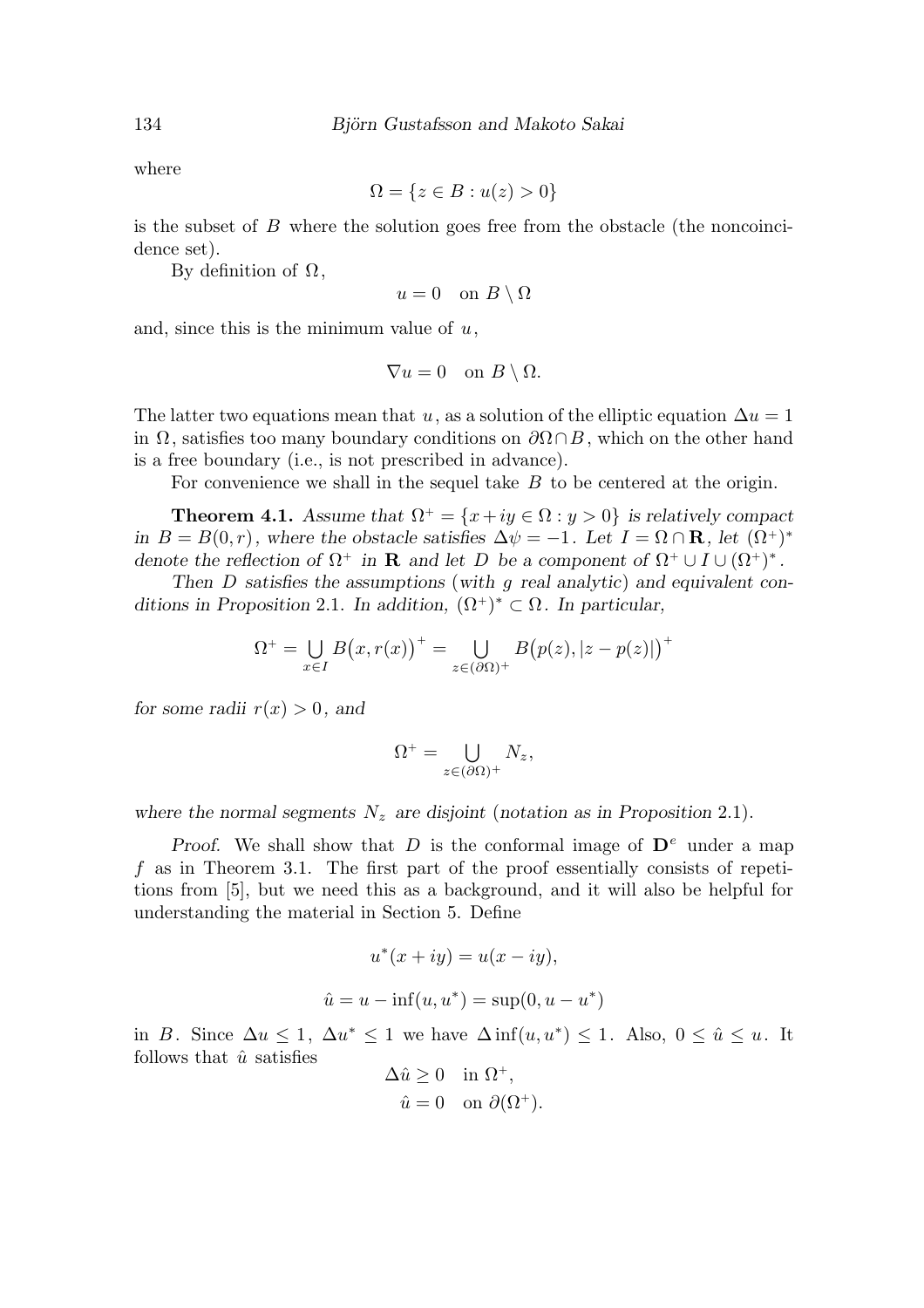Applying the maximum principle in  $\Omega^+$ , using that this set is relatively compact in B, shows that  $\hat{u} \leq 0$  in  $\Omega^+$ . This means that  $u \leq u^*$  in  $\Omega^+$ , i.e., that  $u(x+iy) \le u(x-iy)$  for  $y > 0$ . Hence  $(\Omega^+)^* \subset \Omega$  and

$$
\frac{\partial u}{\partial y} \le 0 \quad \text{on } \mathbf{R}.
$$

Next we apply the maximum principle to  $\partial u/\partial y$  in  $\Omega^+$ . Since  $\partial u/\partial y = 0$ on  $(\partial \Omega)^+$  and  $\Delta \partial u/\partial y = 0$  in  $\Omega^+$  this shows that  $\partial u/\partial y \leq 0$  in all  $\Omega^+$ , in fact even that  $\partial u/\partial y < 0$  in  $\Omega^+$  (having  $\partial u/\partial y = 0$  in a component of  $\Omega^+$  would contradict the definition of  $\Omega$ ). Thus u is a decreasing function of y in  $\Omega^+$  and it follows that each component of  $\Omega^+$  is of the same form as the set  $\Omega^+$  in the assumption of Proposition 2.1, i.e., is the subgraph of a function  $q$  (for which we so far have no regularity information).

It also follows that each component D of the symmetrized domain  $\Omega^+ \cup I \cup$  $(\Omega^+)^*$  is simply connected. Let  $f: \mathbf{D}^e \to D$  be a conformal map preserving the real axis and taking  $(D^e)^+$  onto  $D^+$ . Using u we can define the Schwarz function (see [2] and [14]) of  $(\partial \Omega)^+$  by

$$
S(z) = \overline{z} - 4\frac{\partial u}{\partial z}.
$$

One immediately realizes that  $S(z)$  is holomorphic in  $\Omega^+$  and equals  $\overline{z}$  on  $(\partial\Omega)^+$ .

Thus  $z \mapsto S(z)$ , for  $z \in \Omega^+$ , is the anticonformal reflection in  $(\partial \Omega)^+$  and it can be used to extend f from  $(D^e)^+$  to the entire upper half-plane, namely by defining

(4.1) 
$$
f(w) = \overline{S(f(1/\overline{w}))} = f(1/\overline{w}) - 2\frac{\partial u}{\partial x}(f(1/\overline{w})) - 2i\frac{\partial u}{\partial y}(f(1/\overline{w}))
$$

for  $w \in \mathbf{D}^+$ . It is continuous across  $(\partial \mathbf{D})^+$  and hence holomorphic in  $\mathbf{C}^+$ . Extending  $f$  in the lower half-plane in the same way we get  $f$  defined and holomorphic in  $\hat{\mathbf{C}} \setminus [-1, 1]$ . We therefore can represent it as a Cauchy integral around the boundary  $\partial(\hat{\mathbf{C}} \setminus [-1, 1])$ , regarded as an oriented closed curve:

$$
f(w) = f(\infty) + \frac{1}{2\pi i} \int_{\partial(\widehat{C} \setminus [-1,1])} \frac{f(t) dt}{t - w} = f(\infty) + \frac{1}{2\pi i} \int_{-1}^{1} \frac{f_+(t) - f_-(t)}{t - w} dt.
$$

Here  $f_{\pm}(t) = \lim_{\varepsilon \to 0} f(t \pm i\varepsilon)$ . It also follows from f being holomorphic in  $\mathbf{C} \setminus [-1, 1]$  that  $(\partial D)^+$  and g are real analytic.

The jump  $f_+(t) - f_-(t)$  only comes from the  $\partial u/\partial y$ -term in (4.1), the other terms are continuous for  $w \in \mathbf{R}$ , and it evaluates to

$$
f_{+}(t) - f_{-}(t) = -2i \lim_{\varepsilon \searrow 0} \left[ \frac{\partial u}{\partial y} \big( f(1/(\overline{t + i\varepsilon}) \big) \big) - \frac{\partial u}{\partial y} \big( f(1/(\overline{t - i\varepsilon}) \big) \big) \right]
$$
  
= 
$$
-4i \lim_{\varepsilon \searrow 0} \frac{\partial u}{\partial y} \big( f(1/t) + i\varepsilon \big).
$$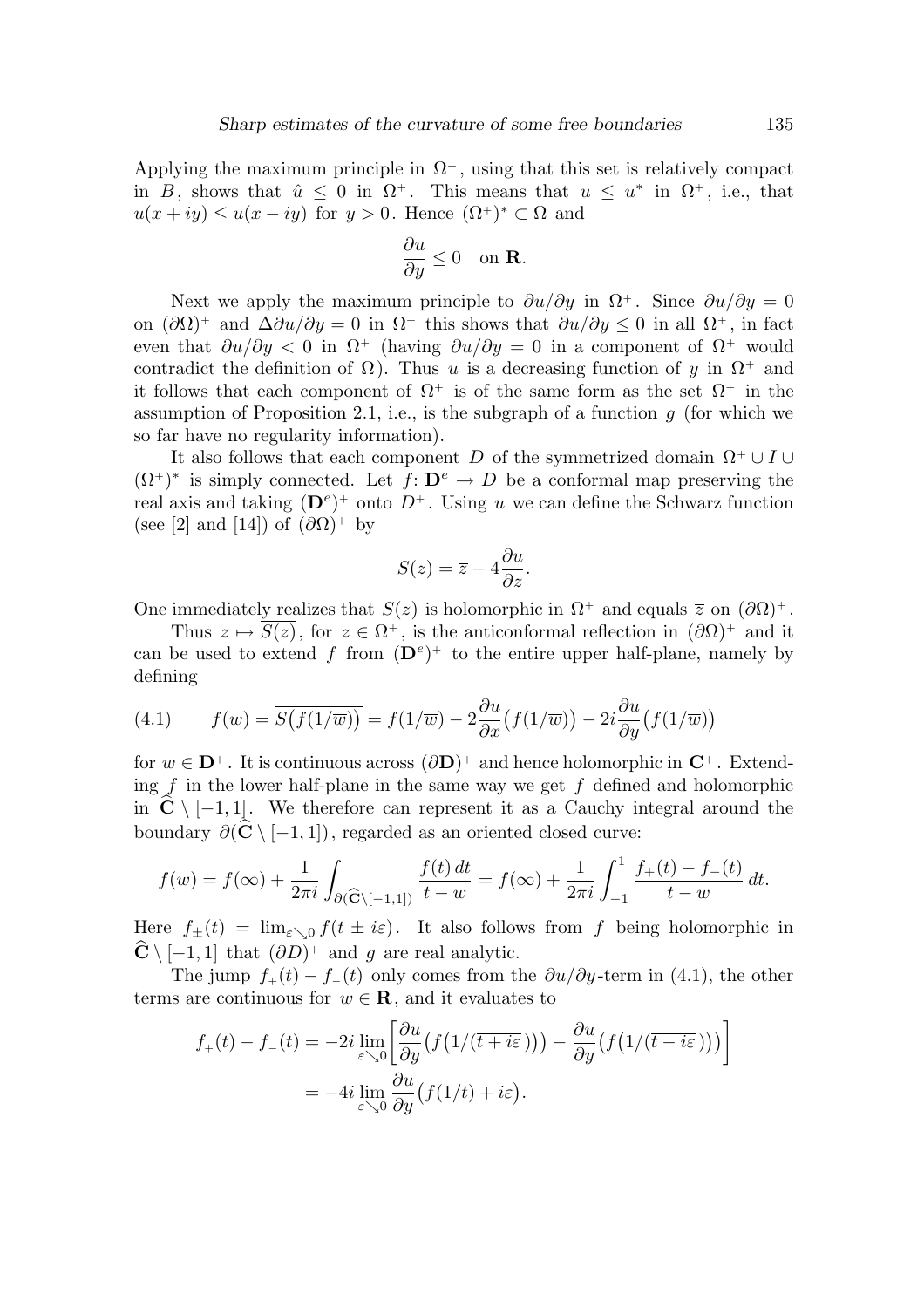Since  $\partial u/\partial y < 0$  in  $\Omega^+$  this shows that, aside for the constant  $f(\infty)$ , f is of the form in Theorem 3.1, namely the Cauchy transform of the measure

$$
d\mu(t) = -\frac{2}{\pi} \lim_{\varepsilon \searrow 0} \frac{\partial u}{\partial y} \big( f(1/t) + i\varepsilon \big) dt \qquad (t \in [-1, 1]).
$$

This proves the theorem.

#### 5. Application to partial balayage and quadrature domains

For problems of partial balayage and quadrature domains our main result has a natural global interpretation. We start with a short review of the concepts involved. More details can be found in, e.g., [11], [4] and [5].

Classical balayage is the process of sweeping a measure  $\mu$  completely out to the boundary of a given domain, supposed to contain supp  $\mu$ , in such a way that the exterior potential is left unchanged. For partial balayage there need not be any fixed domain (other than the entire plane) to start with, instead one tries to sweep the measure to have a prescribed density with respect to Lebesgue measure. The swept measure will then occupy a set which is unknown from the beginning. Thus partial balayage gives rise to a free boundary problem, which turns out to be of obstacle type.

To make the above more precise, let  $\mu$  be a positive measure with compact support in  $\mathbf C$ . We shall consider partial balayage of  $\mu$  onto Legesgue measure (area measure) m and use the notation Bal $(\mu, m)$  for the result, a positive measure  $\leq m$ having the property that its potential agrees with that of  $\mu$  outside the (a priori unknown) set  $\Omega = \Omega(\mu)$  on which it equals m.

In case  $\mu$  has finite energy (the energy of  $\mu$  being defined as  $\|\mu\|_{\text{energy}}^2 =$   $\int U^{\mu} d\mu$ ) the partial balayage measure can be defined as the measure closest to  $\mu$  $U^{\mu}d\mu$ ) the partial balayage measure can be defined as the measure closest to  $\mu$ in the energy norm among all measures which are  $\leq m$ . A slightly more handy and general definition is the following, which completely parallels the description of the obstacle problem given in Section 4.

Definition 5.1. Define

$$
\mathrm{Bal}\,(\mu,m) = -\Delta V^{\mu},
$$

where  $V^{\mu}$  is the largest of all locally integrable functions (or even distributions) V satisfying

$$
V \leq U^{\mu} \quad \text{in } C,
$$
  

$$
-\Delta V \leq 1 \quad \text{in } C.
$$

It is easy to see, with a Perron family argument, that such a largest  $V^{\mu}$  exists. It satisfies  $0 \leq -\Delta V^{\mu} \leq 1$ , hence has a representative which is a continuously differentiable function. It also follows that Bal $(\mu, m)$  is a positive measure which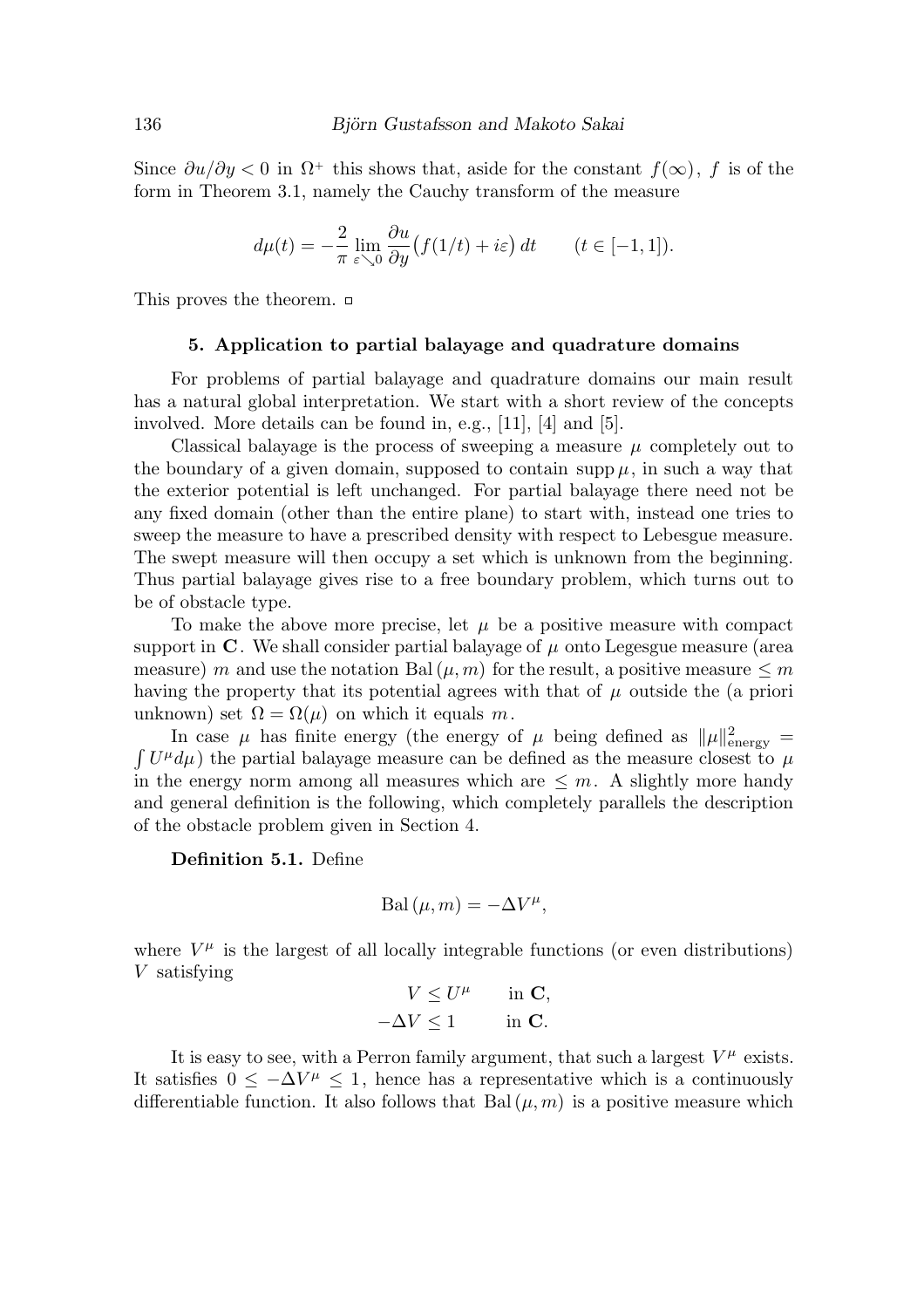is dominated by  $m$ , and it is not hard to show that it has compact support. We note that  $U^{\text{Bal}(\mu,m)} = V^{\mu}$ .

The desired result of applying Bal $(\mu, m)$  is usually that it shall take the form

$$
\mathrm{Bal}\,(\mu, m) = \chi_{\Omega} m
$$

for some open set  $\Omega$ . This is not always achieved (namely if  $\mu$  is too much spread out, e.g. has density  $\langle 1, \text{ already from beginning} \rangle$  but one can always define a largest good set  $\Omega$  (the saturated set for Bal $(\mu, m)$ ) as follows:

(5.1) 
$$
\Omega(\mu) = \{ \text{the largest open set in which Bal}(\mu, m) = m \}
$$

$$
= \mathbf{C} \setminus \text{supp} (m - \text{Bal}(\mu, m)).
$$

Then one shows that

$$
U^{\text{Bal}\,(\mu,m)} = U^{\mu} \quad \text{on } \mathbf{C} \setminus \Omega(\mu).
$$

By construction of  $V^{\mu}$  we also have

$$
U^{\text{Bal}\,(\mu,m)} \le U^\mu \quad \text{in all } C.
$$

Remark. The definition of partial balayage extends to much more general goal measures than  $m$ , e.g. to any measure of the form  $\varrho m$  where the density  $\varrho$ is any locally integrable function bounded from above and below:  $0 < c_1 \leq \varrho \leq$  $c_2 < \infty$ . In the definition above one just replaces the upper bound for  $-\Delta V$  by  $\rho$ . Also, classical (complete) balayage can be incorporated as a special case of partial balayage, see [5].

Related to partial balayage is the notion of quadrature domain for subharmonic functions. In the present paper a quadrature domain will be allowed to be disconnected. Denoting by  $SL^1(\Omega)$  the set of subharmonic functions in  $\Omega$  which are integrable with respect to Lebesgue measure we have

**Definition 5.2** [11]. Let  $\mu$  be a positive measure with compact support and let  $\Omega$  be a bounded open set. We say that  $\Omega$  is a quadrature domain for  $\mu$  for subharmonic functions, and write  $\Omega \in Q(\mu, \mathrm{SL}^1)$ , if

- (i)  $\mu(\mathbf{C} \setminus \Omega) = 0$ ,
- (ii)  $\int_{\Omega} \varphi \, d\mu \le \int_{\Omega} \varphi \, dm$  for all  $\varphi \in SL^1(\Omega)$ .

The class  $Q(\mu, SL^1)$  may be empty, and if it is not empty it consists, up to nullsets, of only one element, namely  $\Omega(\mu)$  (defined in (5.1)). More precisely we have the following.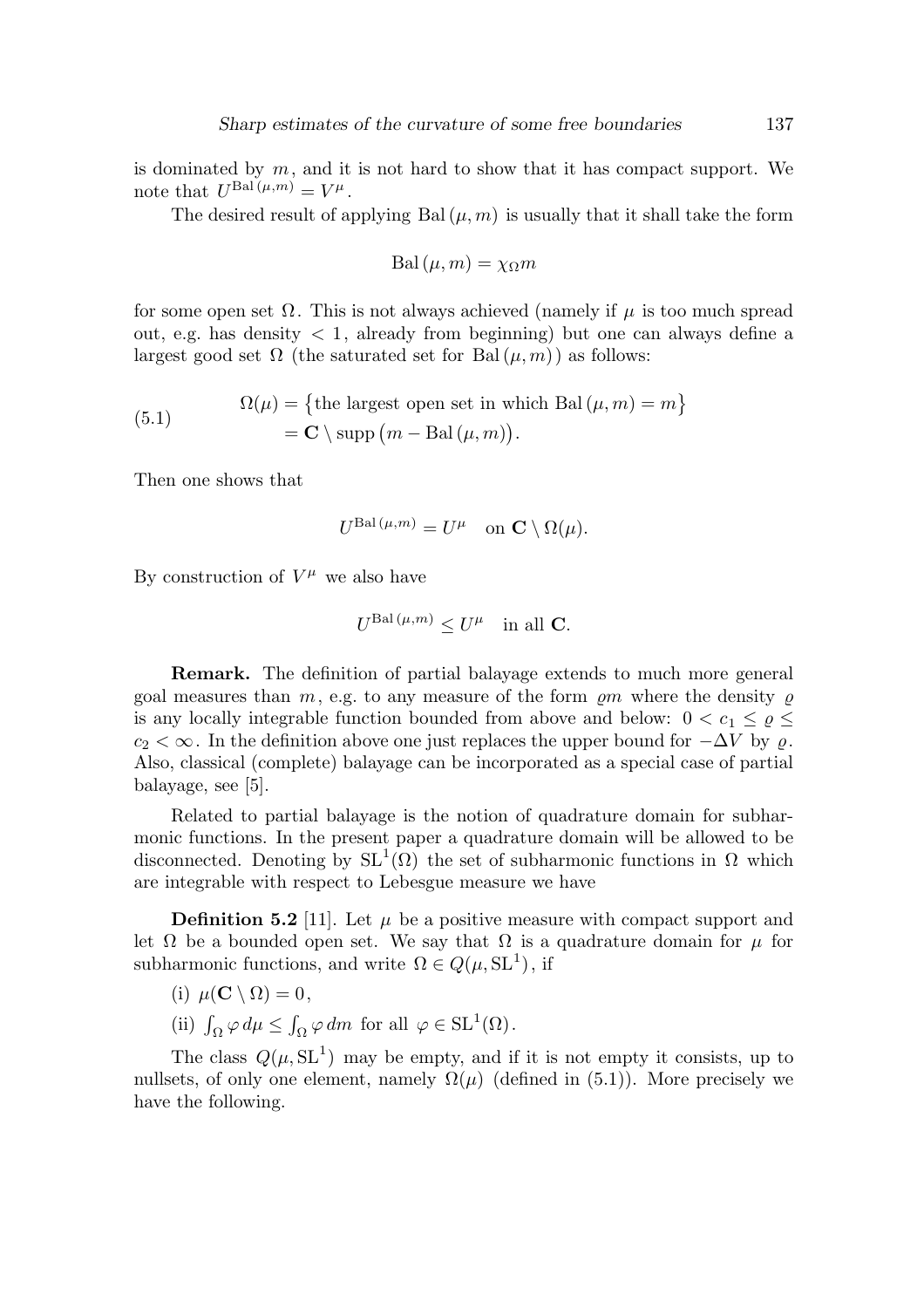**Proposition 5.3.** Assume  $Q(\mu, \text{SL}^1) \neq \emptyset$ . Then  $\Omega(\mu) \in Q(\mu, \text{SL}^1)$  and every element in  $Q(\mu, \text{SL}^1)$  is of the form  $\Omega(\mu) \setminus E$ , where E is a relatively closed subset of  $\Omega(\mu)$  satisfying  $m(E) = 0$ ,  $V^{\mu} = U^{\mu}$  on E. Moreover,

$$
\mathrm{Bal}\,(\mu, m) = \chi_{\Omega(\mu)} m.
$$

We recall that  $\Omega(\mu)$  always exists, even if  $Q(\mu, SL^1) = \emptyset$ . Our main result gives rather precise information on the geometry of  $\Omega(\mu)$  outside the convex hull of supp  $\mu$ . The following was proved in [5] (in any number of dimensions).

**Proposition 5.4** [5]. Let  $\mu$  be a positive measure with compact support in C, let K denote the convex hull of supp  $\mu$  and let  $\Omega = \Omega(\mu)$  be the saturated set for Bal $(\mu, m)$  as defined in  $(5.1)$ . Then:

(i) Outside K, Bal $(\mu, m)$  has the pure form  $\chi_{\Omega}$ :

$$
\mathrm{Bal}\,(\mu,m)|_{\mathbf{C}\setminus K}=\chi_{\Omega\setminus K}m.
$$

(ii) The part  $\partial\Omega\setminus K$  of the boundary of  $\Omega$  is smooth real analytic.

(iii) For each  $z \in \partial\Omega \setminus K$  the inward normal ray of  $\partial\Omega$  at z intersects K. Moreover,  $E \subset K$  for any set E as in Proposition 5.3.

Referring to the conclusions of the proposition, let  $p(z)$  denote the first point of intersection of the inward normal of  $\partial\Omega$  at  $z \in \partial\Omega \setminus K$  with K (the foot point). Thus  $p(z) \in \partial K$ . Let further

$$
N_z = \{ tz + (1-t)p(z) : 0 < t < 1 \}
$$

be the open normal segment from z to  $p(z)$ . When stated for partial balayage our main result reads as follows.

Theorem 5.5. With assumptions and notation as above and in Proposition 5.4 we have, continuing the numbering from Proposition 5.4,

 $(iv)$ 

$$
\Omega = \bigcup_{z \in \partial \Omega \backslash K} B\big(p(z), |z - p(z)|\big) \cup (\Omega \cap K).
$$

It follows that all of  $\Omega$  can be written as a union of discs with centers on  $\Omega \cap K$ , namely

$$
\Omega=\bigcup_{w\in \Omega\cap K}B\big(w,r(w)\big),
$$

where  $r(w) = |z - p(z)|$  if  $w = p(z)$  for some  $z \in \partial\Omega \setminus K$  and  $r(w) = \text{dist}(w, \partial\Omega)$ if w is not in the range of p.

(v)  $\Omega \setminus K$  is the disjoint union of all the normal segments  $N_z$ :

$$
\Omega \setminus K = \bigcup_{z \in \partial \Omega \setminus K} N_z, \quad N_{z_1} \cap N_{z_2} = \emptyset \quad \text{for } z_1 \neq z_2.
$$

**Corollary 5.6.** With  $\mu$  and K as in the theorem, assume  $\Omega \in Q(\mu, \text{SL}^1)$ . Then  $(ii)$ – $(v)$  in Proposition 5.4 and Theorem 5.5 hold.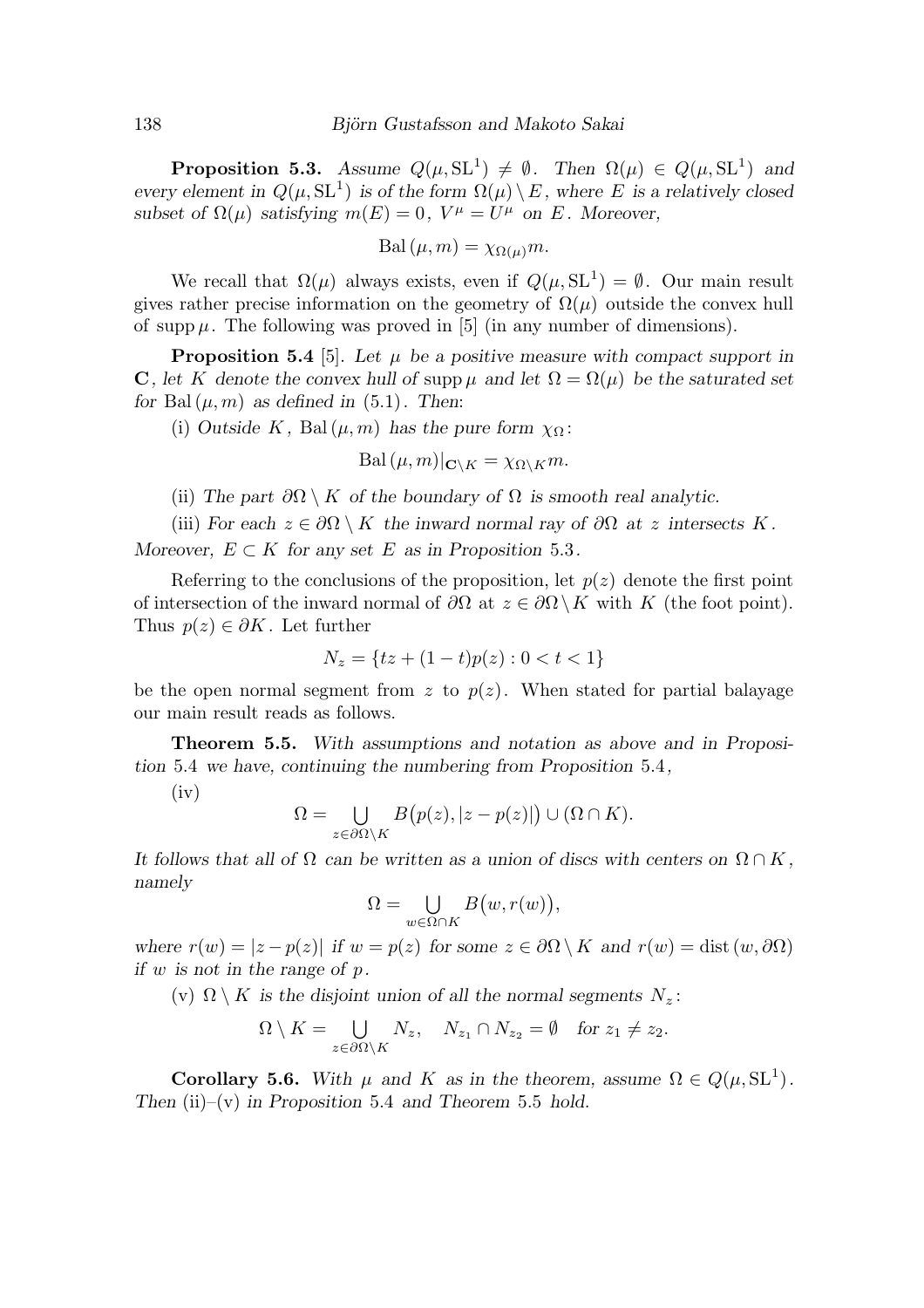The corollary is immediate from the theorem together with Propositions 5.3 and 5.4, so we only need to prove the theorem.

The theorem will be proved by reducing it to the special case that  $\sup p \mu$  is contained in a straight line (e.g., the real axis), and for that case Theorem 3.1 applies via known properties of conformal maps onto quadrature domains. We state the special case as follows.

**Lemma 5.7.** Let  $\mu$  be a positive measure with compact support on **R**. Then  $\Omega = \Omega(\mu)$  is the unique element in  $Q(\mu, \text{SL}^1)$ . It is symmetric about the real axis and each component of it is simply connected and satisfies the assumptions (with g real analytic) and equivalent conditions in Proposition 2.1.

Proof. All statements except the last one (about the equivalent conditions) are well known, in fact are contained in Proposition 14.7 of [11]. To prove the last statement we may assume that  $\Omega$  is connected, because each component is in itself a quadrature domain for the part of  $\mu$  which it contains.

Let  $f: \mathbf{D}^e \to \Omega$  be a conformal map which preserves the real axis and takes  $(D^e)^+$  onto  $\Omega^+$ . It follows (essentially) from Proposition 10.19 in [11] (see also [2, p. 158) that  $f$  is of the form

$$
f(w) = f(\infty) + \int \frac{d\nu(t)}{t - w}
$$

for some positive measure  $\nu$  on  $(-1, 1)$ . Indeed, f having such a form is equivalent to  $\Omega$  being a quadrature domain for the smaller test class of analytic functions. The proof of the above formula for  $f$  consists of a reflection argument similar to that used in the proof of Theorem 4.1. Now the final statement in Lemma 5.7 follows from Theorem 3.1.  $\Box$ 

Finally we show how Theorem 5.5 follows from Lemma 5.7.

Proof. We start by observing that

$$
\Omega \setminus K \subset \bigcup_{z \in \partial \Omega \setminus K} N_z \subset \bigcup_{z \in \partial \Omega \setminus K} B\big(p(z),|z-p(z)|\big).
$$

In fact, this is true outside H for any closed half-plane H with  $K \subset H$  by the same argument as was used for  $(2.3)$  in the proof of Proposition 2.1, hence it is true as stated since  $K$  is the intersection of all such half-spaces. The fact that, in Proposition 2.1, the quantities  $p(z)$  and  $N_z$  are defined with respect to what in the present context is the half-plane  $H$ , which contains  $K$ , only simplifies for the conclusion. For example, having the foot point on  $\partial K$  rather than on  $\partial H$  only makes the discs in the right member above larger.

Thus, in order to prove the theorem we only have to show that

(5.2) 
$$
B(p(z),|z-p(z)|) \subset \Omega
$$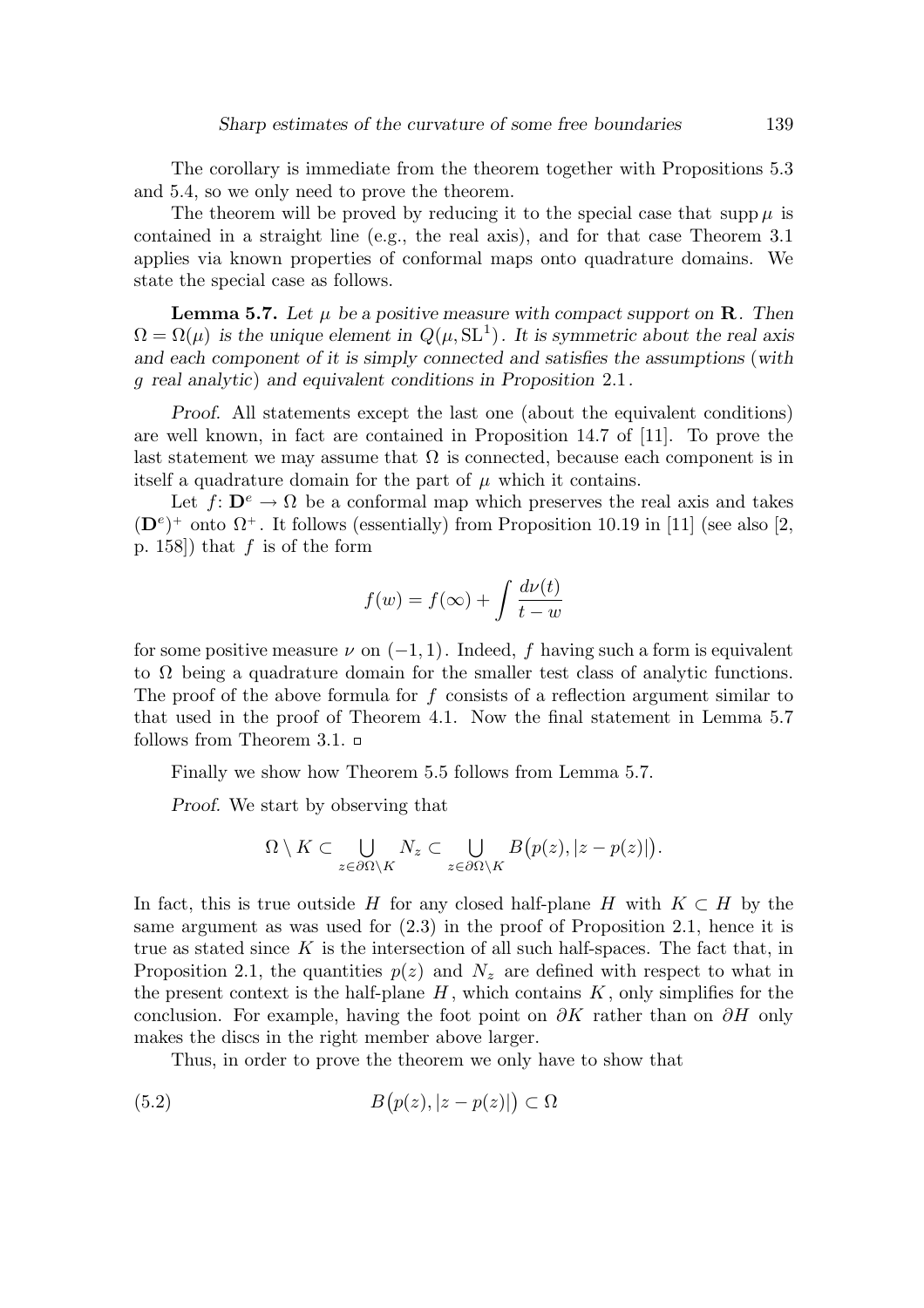for all  $z \in \partial\Omega \setminus K$  and that

$$
(5.3) \t\t N_{z_1} \cap N_{z_2} = \emptyset
$$

for all  $z_1, z_2 \in \partial\Omega \setminus K$  with  $z_1 \neq z_2$ .

It is known (see Theorem 4.1 in [5]) that given any closed half-plane  $H$  containing K there exists a positive measure  $\nu = \nu_H$  with support on  $\partial H$  and producing the same partial balayage outside  $H$  as  $\mu$  does. Precisely,

 $\text{Bal}(\nu, m)|_{\mathbf{C}\setminus H} = \text{Bal}(\mu, m)|_{\mathbf{C}\setminus H}$  and  $\text{Bal}(\nu, m) \leq \text{Bal}(\mu, m)$ .

In particular,

(5.4) 
$$
\Omega(\nu) \setminus H = \Omega(\mu) \setminus H \text{ and } \Omega(\nu) \subset \Omega(\mu).
$$

These statements are closely related to what was obtained in the proof of Theorem 4.1 in the context of the obstacle problem. Indeed, assume  $H = \{x + iy \in$ **C**:  $y \le 0$ } and set  $u = U^{\mu} - V^{\mu}$ ,  $u^*(x + iy) = u(x - iy)$ ,  $v = \inf(u, u^*)$ . As in the proof of Theorem 4.1 one finds that  $v = u$  (i.e.,  $u \leq u^*$ ) in  $\Omega(\mu) \setminus H$  and that  $\lim_{\varepsilon\to 0}(\partial u/\partial y)(x+i\varepsilon)\leq 0$  ( $x\in\mathbf{R}$ ). Then the measure  $\nu=\nu_H$  on  $\partial H=\mathbf{R}$  is given by  $\nu = (-\Delta v)|_{\mathbf{R}}$  or, what is the same,  $d\nu(x) = -2 \lim_{\varepsilon \to 0} (\partial u/\partial y)(x + i\varepsilon) dx$ .

Now given  $z \in \partial\Omega \setminus K$  choose a point  $c \in N_z$ . Then, since  $N_z \cap K = \emptyset$  we can find a closed half-plane H such that  $K \subset H$  and  $c \notin H$ . Since  $p(z) \in H$ we have  $z \notin H$ . We shall apply Lemma 5.7 with ∂H identified with the real axis (and H with the lower half-plane) and with  $\mu$  taken to be the  $\nu = \nu_H$  defined above.

In this situation, considering  $\Omega \setminus H$  in place of  $\Omega \setminus K$ , the inward normal segment from z will be just  $N_z \setminus H$  and the foot point will be the unique point w in  $(N_z \cup \{p(z)\}) \cap \partial H$ . Lemma 5.7 together with (5.4) then gives that

$$
N_z \setminus H \subset B(w, |z-w|) \subset \Omega(\nu_H) \subset \Omega.
$$

Letting now  $c \to p(z)$  (with  $c \in N_z$ ) we have  $w \to p(z)$  and it follows that

$$
N_z\subset B\big(p(z),|z-p(z)|\big)\subset\Omega,
$$

in particular (5.2) holds.

In order to show (5.3) we assume, to derive a contradiction, that there exists a point  $c \in N_{z_1} \cap N_{z_2}$  for some  $z_1, z_2 \in \partial \Omega \setminus K$  with  $z_1 \neq z_2$ . Again choose a closed half-plane H with  $K \subset H$  and  $c \notin H$ . Since  $p(z_1), p(z_2) \in H$  we have  $z_1, z_2 \notin H$ . Applying Lemma 5.7 in the same way as above gives  $(N_{z_1} \setminus H) \cap (N_{z_2} \setminus H) = \emptyset$ , which is the desired contradiction since c is in the intersection. Thus also  $(5.3)$ holds, so that Theorem 5.5 is now proven.  $\Box$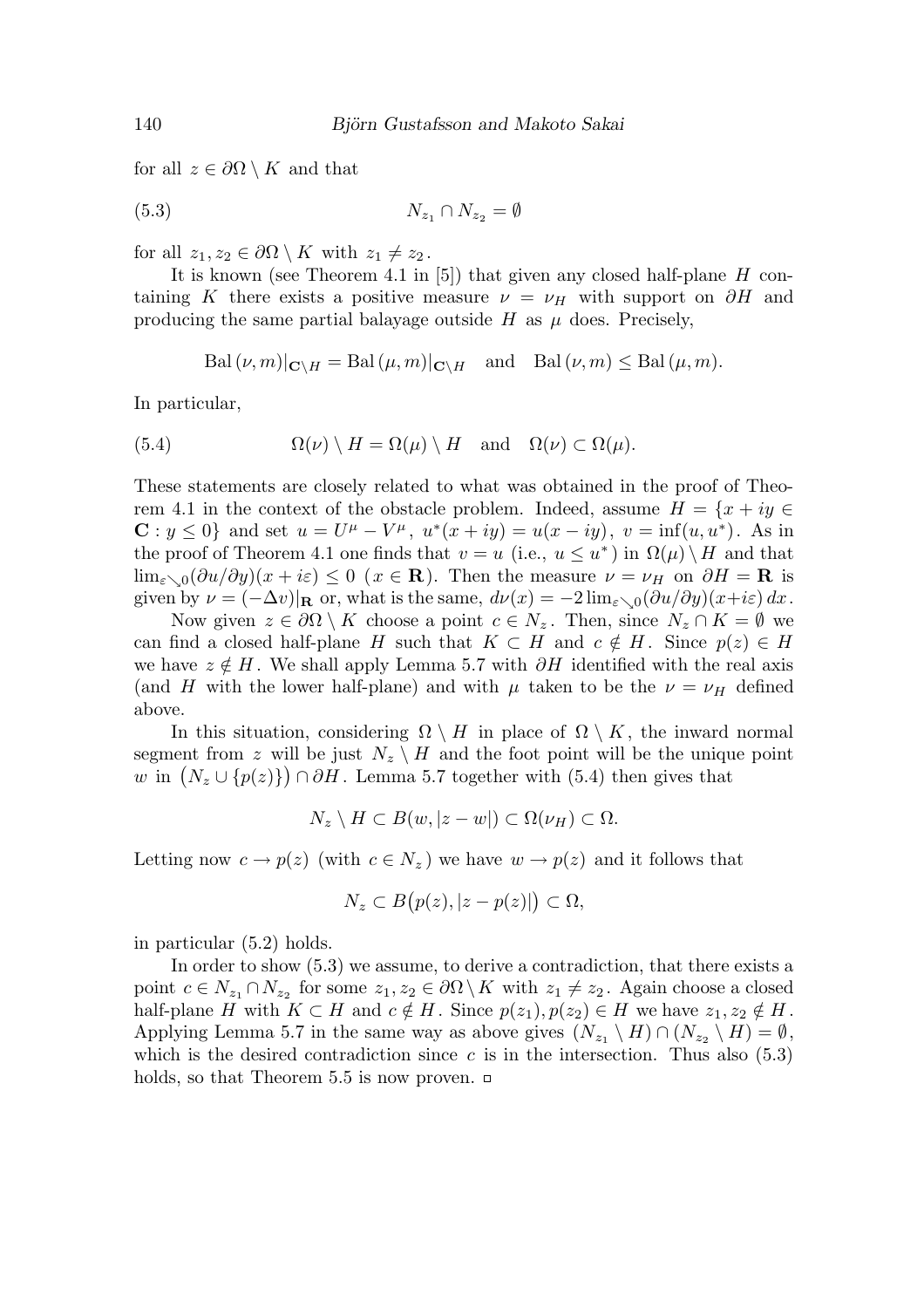### 6. Application to Hele-Shaw flow moving boundary problems

Hele-Shaw flow refers to the flow of a viscous incompressible fluid in the narrow gap between two parallel plates (see [6] and [9]). In the two-dimensional picture, averaging over the gap and looking at the plates from above, Hele-Shaw flow turns out to be a potential flow with a harmonic potential function. This makes it interesting within function theory.

We shall consider the simplest model for a Hele-Shaw blob  $\Omega_t \subset \mathbb{C}$  with free boundary and which grows in time due to injection of more fluid. In case the additional fluid is injected at one single point, taken to be the origin, the standard mathematical description is the following.

An initial domain  $\Omega_0$  containing the origin is given and one seeks its evolution  $\{\Omega_t\}$  in time under the rule that

$$
\partial\Omega_t
$$
 propagates with normal velocity  $-\frac{\partial G_{\Omega_t}}{\partial n}$ ,

where  $G_{\Omega_t}(z) = -(1/2\pi) \log |z| +$  harmonic is the Green's function of  $\Omega_t$  with pole at the origin, and where  $\partial/\partial n$  denotes the exterior normal derivative on  $\partial\Omega_t$ .

In the forward time direction the Hele-Shaw problem is well-posed and admits a unique global weak solution ("variational inequality solution"). This solution is in fact just a special case of partial balayage, namely  $\{\Omega_t : 0 < t < \infty\}$  is given by

$$
\text{Bal}(t\delta + \chi_{\Omega_0}m, m) = \chi_{\Omega_t}m,
$$

where  $\delta$  denotes the Dirac measure at the origin. To be more precise,  $\Omega_t$  =  $\Omega(t\delta + \chi_{\Omega_0} m) \in Q(t\delta + \chi_{\Omega_0} m, \text{SL}^1)$ . See [11] and [5]. This balayage interpretation of Hele-Shaw flow is a strengthened form of the property, discovered by S. Richardson [9], that Hele-Shaw flow preserves the complex moments of the domain.

Considering a more general source configuration than a point mass corresponds to replacing the Dirac measure above by a more general positive measure  $\mu$ . In general, one may think of Hele-Shaw evolution simply as continuous partial balayage.

From Theorem 5.5 we immediately get

**Theorem 6.1.** Let  $\Omega_0 \subset \mathbb{C}$  be a bounded initial domain for Hele-Shaw flow and let  $\mu \geq 0$  represent an arbitrary source distribution in  $\Omega_0$ . Let  $\{\Omega_t: 0 < t <$  $\infty$ } be the corresponding Hele-Shaw evolution, namely  $\Omega_t = \Omega(t\mu + \chi_{\Omega_0} m)$ , and let K denote the closed convex hull of  $\Omega_0$ .

Then, for any  $t > 0$ ,  $\Omega_t$  is a union of discs with centers on  $\Omega_t \cap K$ . Moreover,  $\Omega_t \setminus K$  is the disjoint union of all the open normal segments  $N_z$  from points on  $\partial\Omega_t\setminus K$  to their first points of intersection with K.